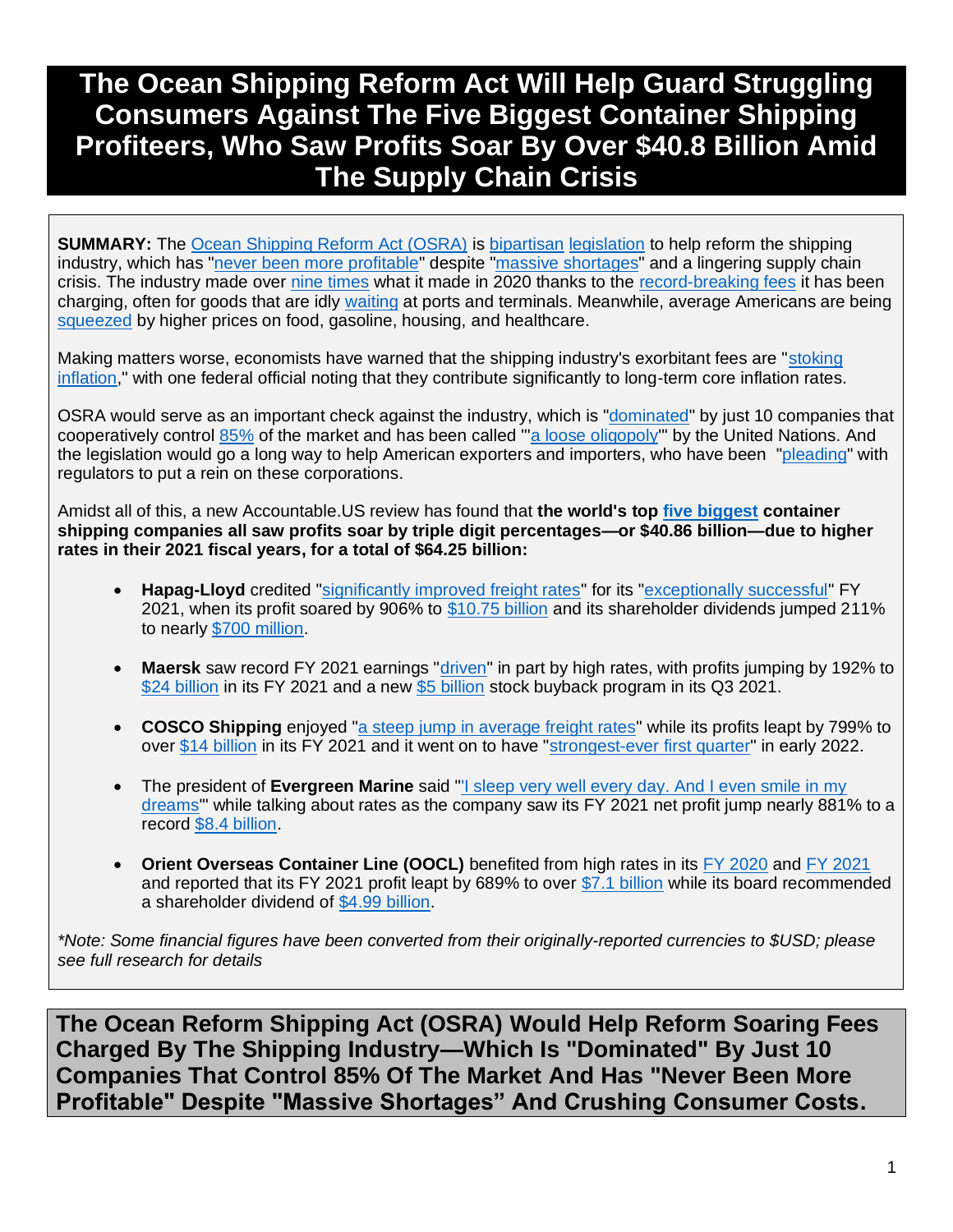**Amid Rising Inflation, The Ocean Shipping Reform Act (OSRA) Is Bipartisan Legislation To Help Reform The Shipping Industry's High Fees Amid What Over 100 Members Of Congress Have Called "Unfair, Anti-Competitive, And Likely Illegal Business Practices That Hurt Everyday Americans.."**

**March 31, 2022: The Ocean Reform Shipping Act (OSRA), Which Would "Ease Shipping Backlogs By Addressing Challenges At U.S. Ports," Unanimously Passed The U.S. Senate After Passing The U.S. House In Late 2021.** "Bipartisan legislation that aims to help tackle supply chain woes that have wreaked havoc on the U.S. economy is inching closer to President Biden's desk. The Ocean Shipping Reform Act was approved unanimously in the Senate chamber on Thursday after a version was approved in the House late last year. It aims to ease shipping backlogs by addressing challenges at U.S. ports, supporters said." [NPR, [04/01/22\]](https://www.npr.org/2022/04/01/1090313383/bipartisan-bill-to-address-supply-chain-kinks-moves-closer-to-the-presidents-des)

- **December 2021: The House's Version Of OSRA Passed "With A Large Bipartisan Vote, 364- 60."** "A version of the plan passed the House with a large bipartisan vote, 364-60, in December." [NPR, [04/01/22\]](https://www.npr.org/2022/04/01/1090313383/bipartisan-bill-to-address-supply-chain-kinks-moves-closer-to-the-presidents-des)
- **The Senate And House Versions Of OSRA Had To Be Reconciled Before A Final Vote In Both Chambers.** "It now heads to conference committee where differences with the version that passed the US House in December will be reconciled before a final vote in both chambers." [World-Grain, [04/04/22\]](https://www.world-grain.com/articles/16719-us-senate-approves-ocean-shipping-reform-act)

**The Biden Administration Praised OSRA Following Its Senate Passage, With White House Press Secretary Jen Psaki Noting That President Biden Called Out The Shipping Industry In His February 2022 State Of The Union Address.** "Momentum for the plan drew praise from the White House on Friday. White House press secretary Jen Psaki said Biden had called out ocean shipping carriers raising their rates during his February State of the Union address, saying 'these costs pass through to American businesses and families and contribute to inflation.'" [NPR, [04/01/22\]](https://www.npr.org/2022/04/01/1090313383/bipartisan-bill-to-address-supply-chain-kinks-moves-closer-to-the-presidents-des)

**Both The Senate And House Versions Of OSRA Had Evenly Bipartisan Cosponsorships As Of April 4, 2022:** 

- **H.R. 4996, The Ocean Shipping Reform Act Of 2021 Had 96 Cosponsors, 48 Of Which Were Democrats And 48 Of Which Were Republicans, As Of April 4, 2022.** [Congress.gov, [08/10/21\]](https://www.congress.gov/bill/117th-congress/house-bill/4996/cosponsors?r=1&s=1)
- **S. 3580, The Ocean Shipping Reform Act Of 2022 Had 30 Cosponsors, 15 Of Which Were Democrats And 15 Of Which Were Republicans, As Of April 4, 2022.** [Congress.gov, [02/03/22\]](https://www.congress.gov/bill/117th-congress/senate-bill/3580/cosponsors?q=%7B%22search%22%3A%5B%22Ocean+Shipping+Reform+Act+of+2021%22%2C%22Ocean%22%2C%22Shipping%22%2C%22Reform%22%2C%22Act%22%2C%22of%22%2C%222021%22%5D%7D&r=2&s=1)

**As Shipping "Bottlenecks" Played "A Key Role In The Country's Rising Inflation," OSRA Would Increase Requirements On The Shipping Industry.** "Bottlenecks forming for U.S. exports have played a key role in the country's rising inflation. The bill requires ocean carriers to certify that late fees comply with federal regulations or face penalties, prohibits carriers from unreasonably declining shipping opportunities for U.S exports, and ramps up reporting requirements to the Federal Maritime Commission. It also empowers the commission to initiate probes of carrier's business practices and apply enforcement actions." [NPR, [04/01/22\]](https://www.npr.org/2022/04/01/1090313383/bipartisan-bill-to-address-supply-chain-kinks-moves-closer-to-the-presidents-des)

**OSRA Would Reform Shipping Laws, Give A Key Federal Regulator More Authority, And Empower Businesses To Challenge Carrier Fees.** "In the U.S., a bipartisan bill that passed in the House last year takes aim at reforming U.S. shipping laws. It would give the FMC greater authority, prohibit carriers from discriminating against American cargo, and give businesses more power to challenge carrier fees. But even that bill — a potentially once-in-a-generation shot at reform — stops short of targeting carriers' antitrust immunity." [Bloomberg, [01/18/22\]](https://www.bloomberg.com/news/features/2022-01-18/supply-chain-crisis-helped-shipping-companies-reap-150-billion-in-2021?sref=F7j0rXiB)

**OSRA's House Sponsors Touted The Bill As The "First Major Update Of Federal Regulations For The Global Ocean Shipping Industry Since 1998."** "Today, Congressmen John Garamendi (D-CA) and Dusty Johnson (R-SD) introduced the 'Ocean Shipping Reform Act of 2021.' This bipartisan legislation is the first major update of federal regulations for the global ocean shipping industry since 1998. The legislation would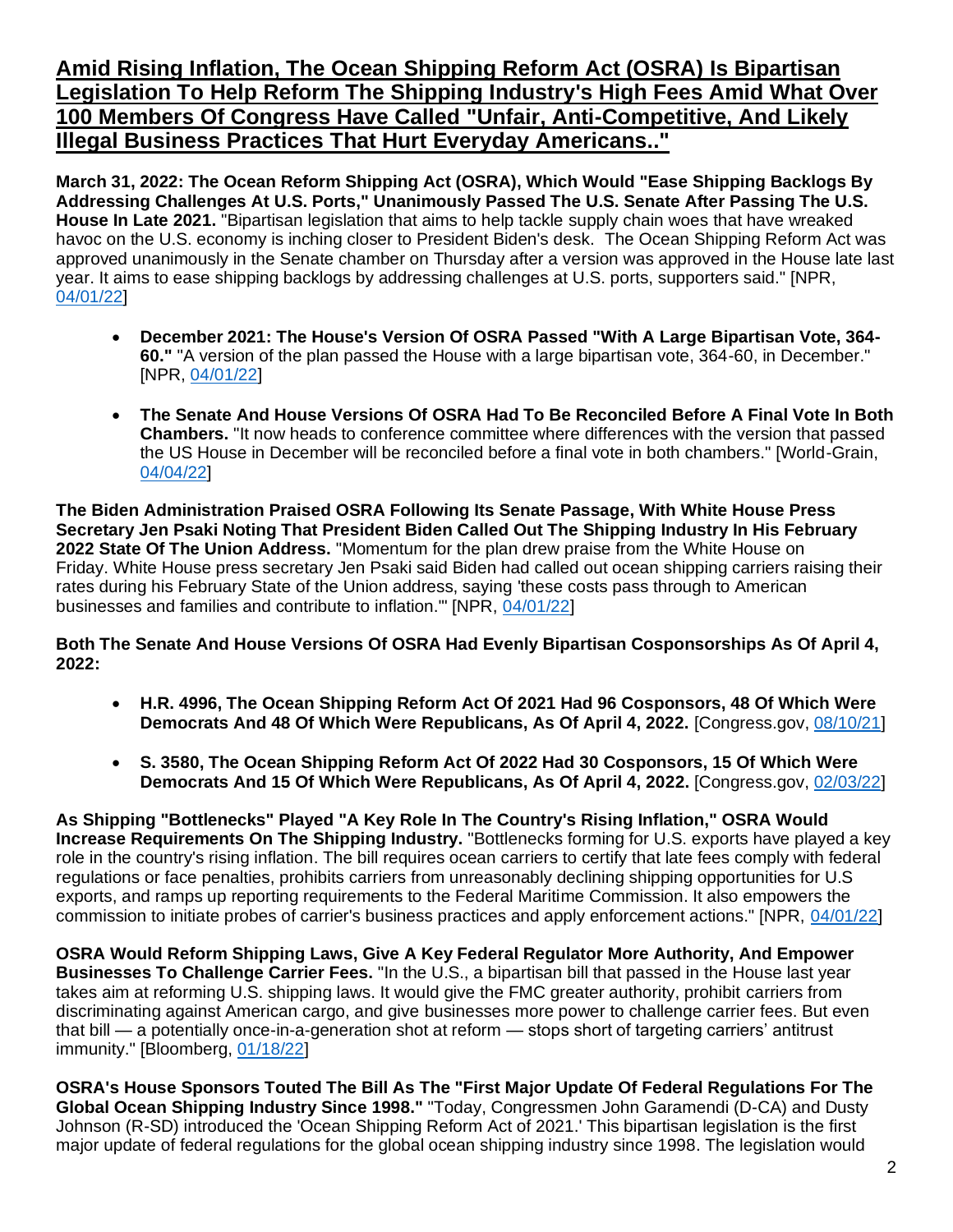support American exports by establishing reciprocal trade opportunities to help reduce the United States' longstanding trade imbalance with China and other countries." [Rep. John Garamendi, [08/10/21\]](https://garamendi.house.gov/media/press-releases/reps-garamendi-johnson-introduce-ocean-shipping-reform-act)

**The Ocean Shipping Reform Act's Provisions Include Requiring Ocean Carriers To Better Serve "The Public Interest," Shift The Burden Of Proof For High Demurrage Fees To Ocean Carriers And Terminal Operators, And Authorize The FMC To Self-Initiate Investigations Into Carriers.** "The 'Ocean Shipping Reform Act of 2021' would:

- Establish reciprocal trade to promote U.S. exports as part of the Federal Maritime Commission's (FMC) mission.
- Require ocean carriers to adhere to minimum service standards that meet the public interest, reflecting best practices in the global shipping industry.
- Require ocean carriers or marine terminal operators to certify that any late fees —known in maritime parlance as "detention and demurrage" charges—comply with federal regulations or face penalties.
- Shift burden of proof regarding the reasonableness of 'detention or demurrage' charges from the invoiced party to the ocean carrier or marine terminal operator.
- Prohibit ocean carriers from declining opportunities for U.S. exports unreasonably, as determined by the FMC in new required rulemaking.
- Require ocean common carriers to report to the FMC each calendar quarter on total import/export tonnage and twenty-foot equivalent units (loaded/empty) per vessel that makes port in the United States.
- Authorizes the FMC to self-initiate investigations of ocean common carrier's business practices and apply enforcement measures, as appropriate." [Rep. John Garamendi, [08/10/21\]](https://garamendi.house.gov/media/press-releases/reps-garamendi-johnson-introduce-ocean-shipping-reform-act)

**March 2021: Over 100 Members Of Congress Joined A Bipartisan Letter Urging The FMC To Take Action Against "Unfair, Anti-Competitive, And Likely Illegal Business Practices By Some Ocean Carriers."** "On March 9, 2021, Congressmen Garamendi and Johnson joined over 100 Members of Congress in a bipartisan letter to the Federal Maritime Commission urging action on unfair, anti-competitive, and likely illegal business practices by some ocean carriers. Dozens of agricultural exporters contacted the Congressmen's offices reporting that ocean carriers refused to accept cargo bookings for U.S. exports, instead choosing to send empty canisters back to the Asia-Pacific, as quickly as possible to refill with foreign exports during the pandemic." [Rep. John Garamendi, [08/10/21\]](https://garamendi.house.gov/media/press-releases/reps-garamendi-johnson-introduce-ocean-shipping-reform-act)

### **The Shipping Industry, "Dominated By A Handful" Of 10 Companies That Control 85% Of The Market, Enjoyed Record Profits Amid "Massive Shortages" And Rising Inflation While Small- And Medium-Sized Businesses Have Struggled Against High Freight Costs, Which Have Quadrupled.**

**The Shipping Industry, "Dominated By A Handful Of European And Asian Players," Enjoyed "Record Profits" Even As A "Logistics Knot" Resulted In "Massive Shortages" Of Goods And Rising Inflation.**  "The business dominated by a handful of European and Asian players now finds itself at the center of a logistics knot that shows few signs of improving, contributing to the highest inflation rate in the U.S. since 1990 and triggering massive shortages of such diverse items as medical supplies, semiconductors, tires and toys." [Los Angeles Times, [11/10/21\]](https://www.latimes.com/world-nation/story/2021-11-10/china-global-shipping-supply-chain-crisis)

• **Headline: Supply chain crisis gives once invisible shipping industry record profits and new adversaries** [Los Angeles Times, [11/10/21\]](https://www.latimes.com/world-nation/story/2021-11-10/china-global-shipping-supply-chain-crisis)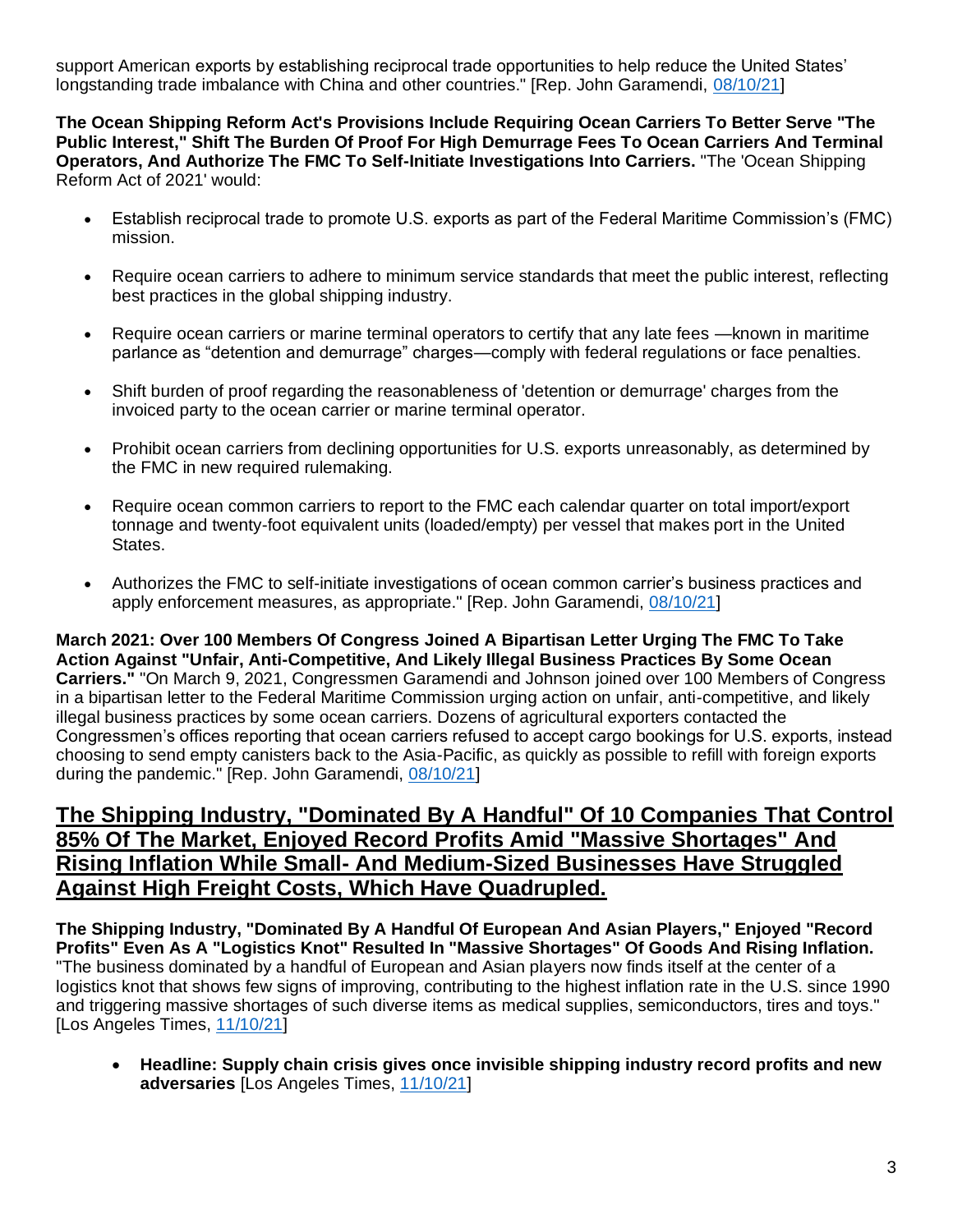**Shipping Carriers "Have Never Been More Profitable," Making About \$150 Billion In 2021, Over Nine Times What They Made In 2020.** "Ocean-freight carriers pulled in estimated profits of \$150 billion in 2021 — a nine-fold annual jump after a decade of difficulty eking out any gains." [Bloomberg, [01/18/22\]](https://www.bloomberg.com/news/features/2022-01-18/supply-chain-crisis-helped-shipping-companies-reap-150-billion-in-2021?sref=F7j0rXiB)

#### **Turning the Tide** The world's biggest container carriers have never been more profitable Net income/loss 4Q-2016 1Q-2017 2Q-2017 3Q-2017 4Q-2017 1Q-2018 2Q-2018 3Q-2018 4Q-2018 1Q-2019 2Q-2019 3Q-2019 4Q-2019 10-2020 2Q-2020 30-2020 4Q-2020 1Q-2021 2Q-2021 3Q-2021 20B 30B \$50B  $-10B$  $\circ$ 10B 40B Source: John McCown/Blue Alpha Capital [Bloomberg, [01/18/22\]](https://www.bloomberg.com/news/features/2022-01-18/supply-chain-crisis-helped-shipping-companies-reap-150-billion-in-2021?sref=F7j0rXiB)

**Just 10 Shipping Container Companies "Control Nearly 85% Of The Capacity For Shipping Goods By Sea."** "Just 10 container lines based in Asia and Europe, led by Maersk, MSC, France's CMA CGM SA, and China's Cosco Shipping Holdings Co., control nearly 85% of the capacity for shipping goods by sea. Twentyfive years ago, the top 20 companies controlled about half of the global capacity." [Bloomberg, [01/18/22\]](https://www.bloomberg.com/news/features/2022-01-18/supply-chain-crisis-helped-shipping-companies-reap-150-billion-in-2021?sref=F7j0rXiB)

**"Extraordinary Earnings" Were Reported By "Shipping Giants" Like Maersk, CMA CGM, Hapag-Lloyd, And Cosco, Which Were "On Track" To Earn "A Decade's Worth Of Gross Profit In Just One Year."** "It hasn't been bad for everyone. The cascade of problems has resulted in extraordinary earnings for shipping giants like Denmark's Maersk, France's CMA CGM, Germany's Hapag-Lloyd and China's Cosco, which were on track to reap a decade's worth of gross profit in just one year." [Los Angeles Times, [11/10/21\]](https://www.latimes.com/world-nation/story/2021-11-10/china-global-shipping-supply-chain-crisis)

**A Maritime Research Consultancy Estimated That Container Shipping Lines' Projected 2021 Earnings Put Them "In The Same League As Corporate Behemoths Like Apple."** "Drewry, a maritime research consultancy, estimates container shipping lines could collectively take in up to \$100 billion in net earnings by the end of 2021, tripling a forecast from March and putting the companies in the same league as corporate behemoths like Apple." [Los Angeles Times, [11/10/21\]](https://www.latimes.com/world-nation/story/2021-11-10/china-global-shipping-supply-chain-crisis)

**Shipping Container Rates Have "Jumped More Than Fourfold In Two Years":**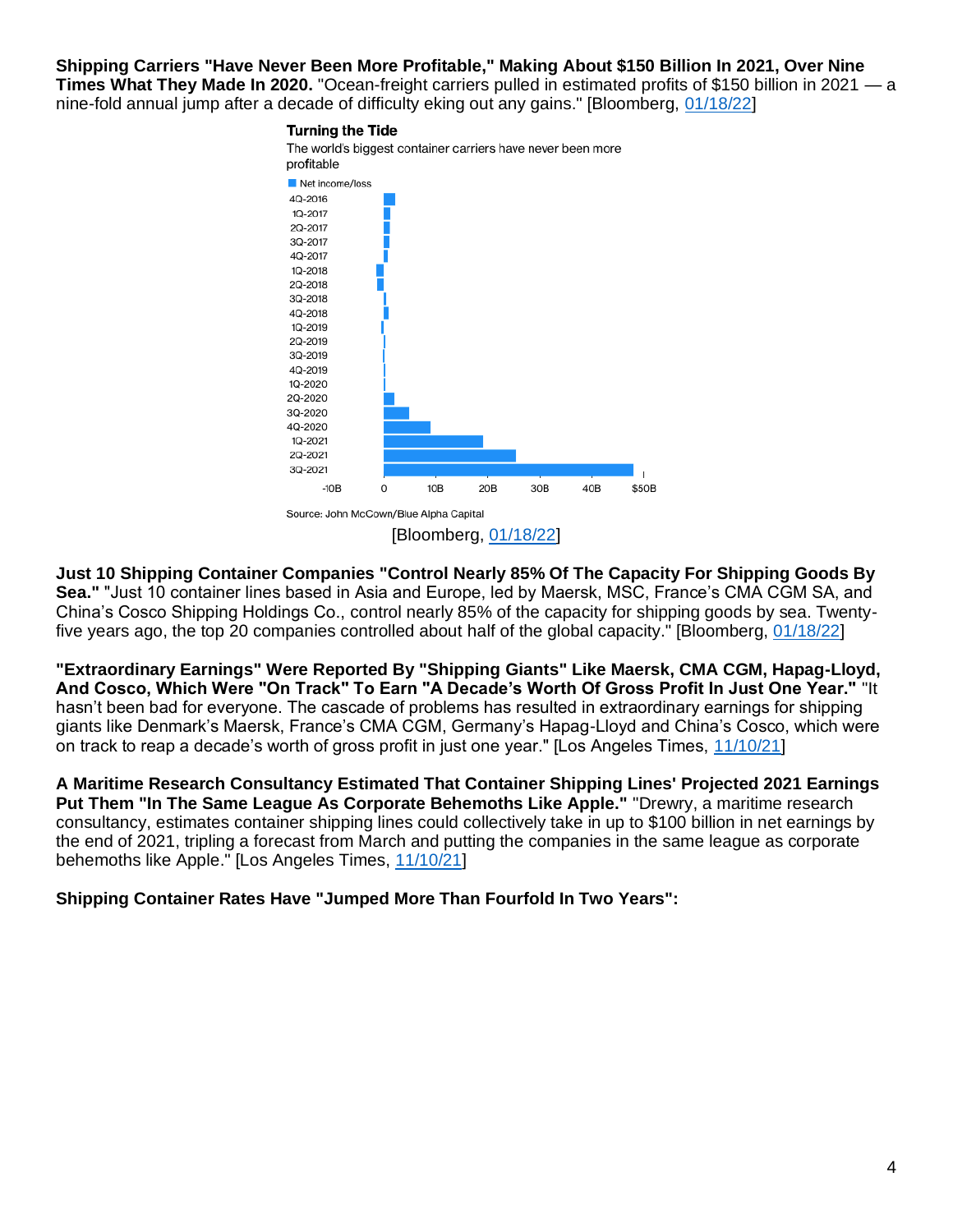#### **Rising Container Prices** Rates have jumped more than fourfold in two years Container spot rates out of Shanghai (SCEI) 4601.97 4000 3500 3000 2500 2000 1500 1000 500 Mar Apr May Jun Jul Aug Sep Oct Nov Dec Jan Feb Mar Apr ... Jun Jul Aug Sep Oct Nov 2020 2021 Bloomberg<sup>1</sup> ce: Bloomberg, Shanghai Shipping Exchange

### [Bloomberg, [12/01/21\]](https://www.bloomberg.com/news/articles/2021-12-01/maersk-heading-for-record-profits-gives-80-million-to-employees?sref=F7j0rXiB)

**Shipping Container Rates From Asia To The U.S. Were As High As \$20,000 In 2021, Over Ten Times Higher Than The \$2,000 Rate From Just A Few Years Ago.** "The spot rate for a 40-foot container to the U.S. from Asia topped \$20,000 last year, including surcharges and premiums, up from less than \$2,000 a few years ago, and was recently hovering near \$14,000." [Bloomberg, [01/18/22\]](https://www.bloomberg.com/news/features/2022-01-18/supply-chain-crisis-helped-shipping-companies-reap-150-billion-in-2021?sref=F7j0rXiB)

**Small- And Medium-Sized Businesses Have Been Strained By The "Record" Shipping Costs.** "The logjam has sent shipping costs to record highs. The Shanghai Containerized Freight Index, a closely followed gauge measuring the cost of shipping from Chinese ports, soared 449% in early October compared with the same period two years ago. 'Just a perfect storm,' said Nathan Resnick, president and co-founder of Sourcify, a San Diego-based firm that links U.S. entrepreneurs to factories in Asia. 'Small- and medium-sized businesses are struggling to fathom paying this much for freight.'" [Los Angeles Times, [11/10/21\]](https://www.latimes.com/world-nation/story/2021-11-10/china-global-shipping-supply-chain-crisis)

**Smaller Businesses That Rely On International Shipping Are Disadvantaged Against Large Corporations, Which Are More Able To Negotiate Freight Rates Or Absorb Higher Costs.** "Large customers of sea-borne cargo like Walmart Inc. or Ikea have the heft to negotiate better terms in those deals, or absorb the added expense. Smaller importers and exporters — especially those in poor countries — that rely on carriers to haul everything from electronics and apparel to grains and chemicals, can't easily pass those costs along or weather long periods of stretched cash flows." [Bloomberg, [01/18/22\]](https://www.bloomberg.com/news/features/2022-01-18/supply-chain-crisis-helped-shipping-companies-reap-150-billion-in-2021?sref=F7j0rXiB)

### **One Expert Said Of Current Shipping Companies' Profit: "'One Entire Voyage Is Enough To Earn Back The Cost Of An Entire Ship.'"**

**One Shipping Consultant Said Of Shipping Companies' Recent Profitability, "'One Entire Voyage Is Enough To Earn Back The Cost Of An Entire Ship. That's Like Taking One Trip As An Uber Driver And Being Paid The Value Of The Car.'"** "It's not a crisis of their making or one that's hurting them financially: 'These companies are making enough money in one year to cover whatever investments they've made in the last 10,' said Jason Chiang, director at Ocean Shipping Consultants in Singapore, a major transshipment hub. "One entire voyage is enough to earn back the cost of an entire ship. That's like taking one trip as an Uber driver and being paid the value of the car.'" [Los Angeles Times, [11/10/21\]](https://www.latimes.com/world-nation/story/2021-11-10/china-global-shipping-supply-chain-crisis)

## **The World's Biggest Container Shipping Companies Were Hapag-Lloyd, Maersk, COSCO Shipping, Evergreen Marine, And Orient Overseas Container Line (OOCL) As Of April 2022.**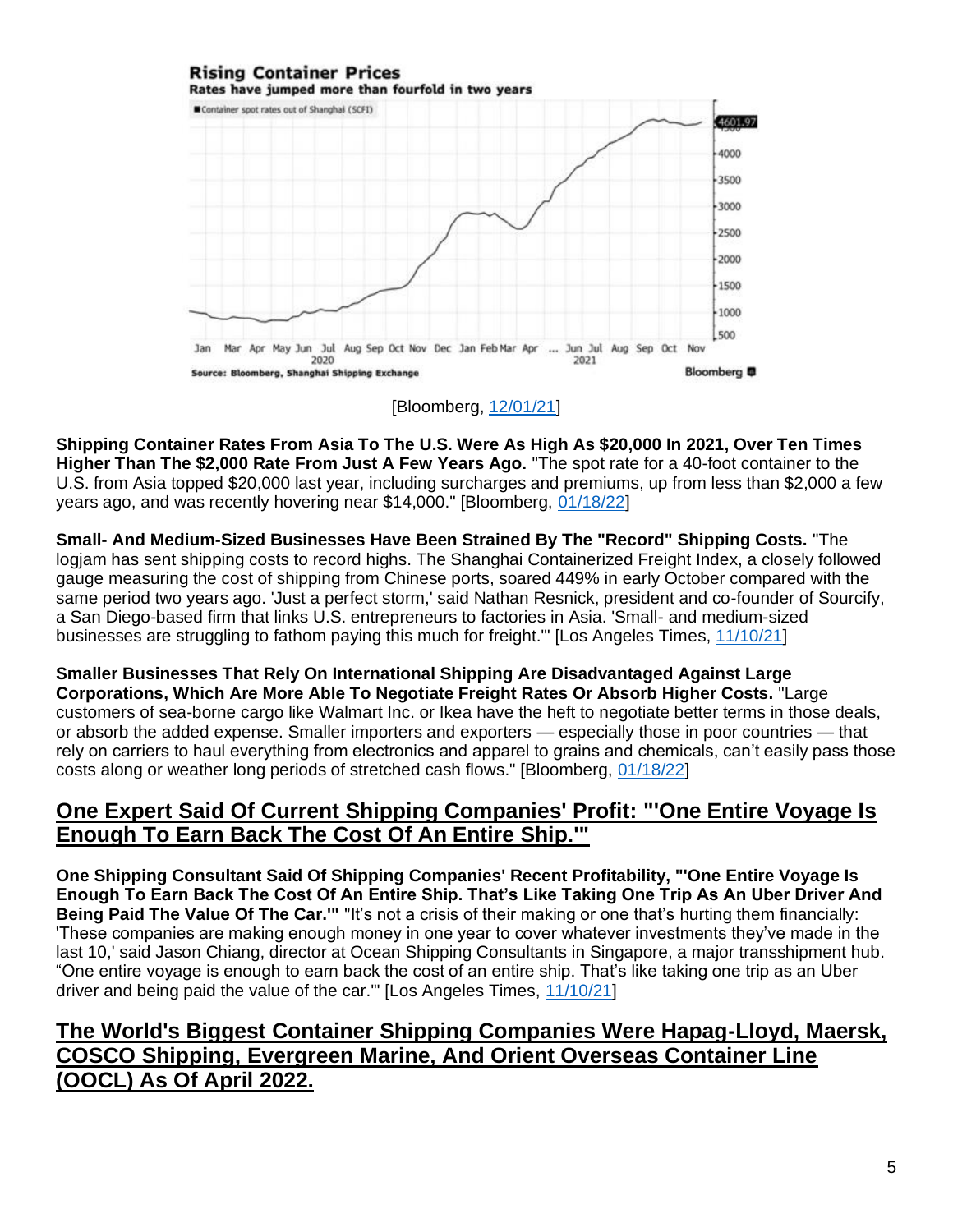**The World's Top Five Biggest Container Shipping Companies By Market Capitalization Were Hapag-Lloyd, Maersk, COSCO Shipping, Evergreen Marine, And Orient Overseas Container Line (OOCL), As Of April 4, 2022:**

|   |             | . <u>.</u>                                 |           |                |                                        |                        |
|---|-------------|--------------------------------------------|-----------|----------------|----------------------------------------|------------------------|
|   |             | Hapag-Lloyd<br>HLAG.DE                     | \$63.76 B | \$358.27 2.27% |                                        | $\blacksquare$ Germany |
|   |             | Maersk<br>DP4A.F                           | \$54.66 B |                | \$2,943 -1.04% $W \sim 1$ Denmark      |                        |
| З | cosco       | COSCO Shipping<br>601919.SS                | \$40.38 B |                | \$2.68 10.00% $\sim$ m                 |                        |
|   | ₩           | Evergreen Marine<br>2603.TW                | \$25.55 B |                | \$4.83 2.59% $\sim\sim\sim\sim$ Taiwan |                        |
| 5 | <b>OOCL</b> | Orient Overseas Container Line<br>0316.HK  | \$18.51 B |                | \$28.03 4.87% $\sim$ V                 | Hong Kong              |
|   |             | $ICompanieMarkat Can com-accened0A/01/221$ |           |                |                                        |                        |

[CompaniesMarketCap.com, accessed [04/01/22\]](https://companiesmarketcap.com/container-shipping/largest-companies-by-market-cap/)

**Hapag-Lloyd—The World's Biggest Container Shipping Company By Market Capitalization—Credited "Significantly Improved Freight Rates" For Its "Exceptionally Successful" FY 2021, When Its Profit Soared By 906% To \$10.75 Billion And Its Shareholder Dividends Jumped 211% To Nearly \$700 Million.**

**Hapag-Lloyd—The World's Biggest Container Shipping Company With A Market Cap Of Over \$63 Billion—Has A Fleet Of Over 253 Ships And About 14,100 Employees.**

**As Of April 1, 2022, Hapag-Lloyd Was The Biggest Container Shipping Company, With A Market Capitalization Of \$63.76 Billion:**



\$63.76 B Germany \$358.27 2.27%

[CompaniesMarketCap.com, accessed [04/01/22\]](https://companiesmarketcap.com/container-shipping/largest-companies-by-market-cap/)

**Hapag-Lloyd Has A Fleet Of 253 Container Ships And "Around 14,100 Employees And 421 Offices In 137 Countries."** "With a fleet of 253 modern container ships and a total transport capacity of 1.8 million TEU, Hapag-Lloyd is one of the world's leading liner shipping companies. The Company has around 14,100 employees and 421 offices in 137 countries. Hapag-Lloyd has a container capacity of approximately 3.1 million TEU - including one of the largest and most modern fleets of reefer containers." [Hapag-Lloyd AG, [03/10/22\]](https://www.hapag-lloyd.com/en/company/ir/financial-news/financial-news.iry-2022.irid-2211911.html)

**Hapag-Lloyd's "Cargo Liner Ships Serve All Continents" And The Company Is Also "Involved In Shipping By Air, Road, Rail, And Inland Waterways."** "German transportation company Hapag-Lloyd is a multinational whose cargo liner ships serve all continents. It stands among some big shipping companies on this list because, in addition to sea transport, it is involved in shipping by air, road, rail, and inland waterways." [Investopedia, accessed [01/18/22\]](https://www.investopedia.com/10-biggest-shipping-companies-5077534#citation-1)

## **Hapag-Lloyd Credited "Significantly Improved Freight Rates" For Its "Exceptionally Successful" FY 2021, In Which Its Group Net Result Soared 906% To \$10.75 Billion And Its Shareholder Dividends Jumped By 211% To About \$700 Million.**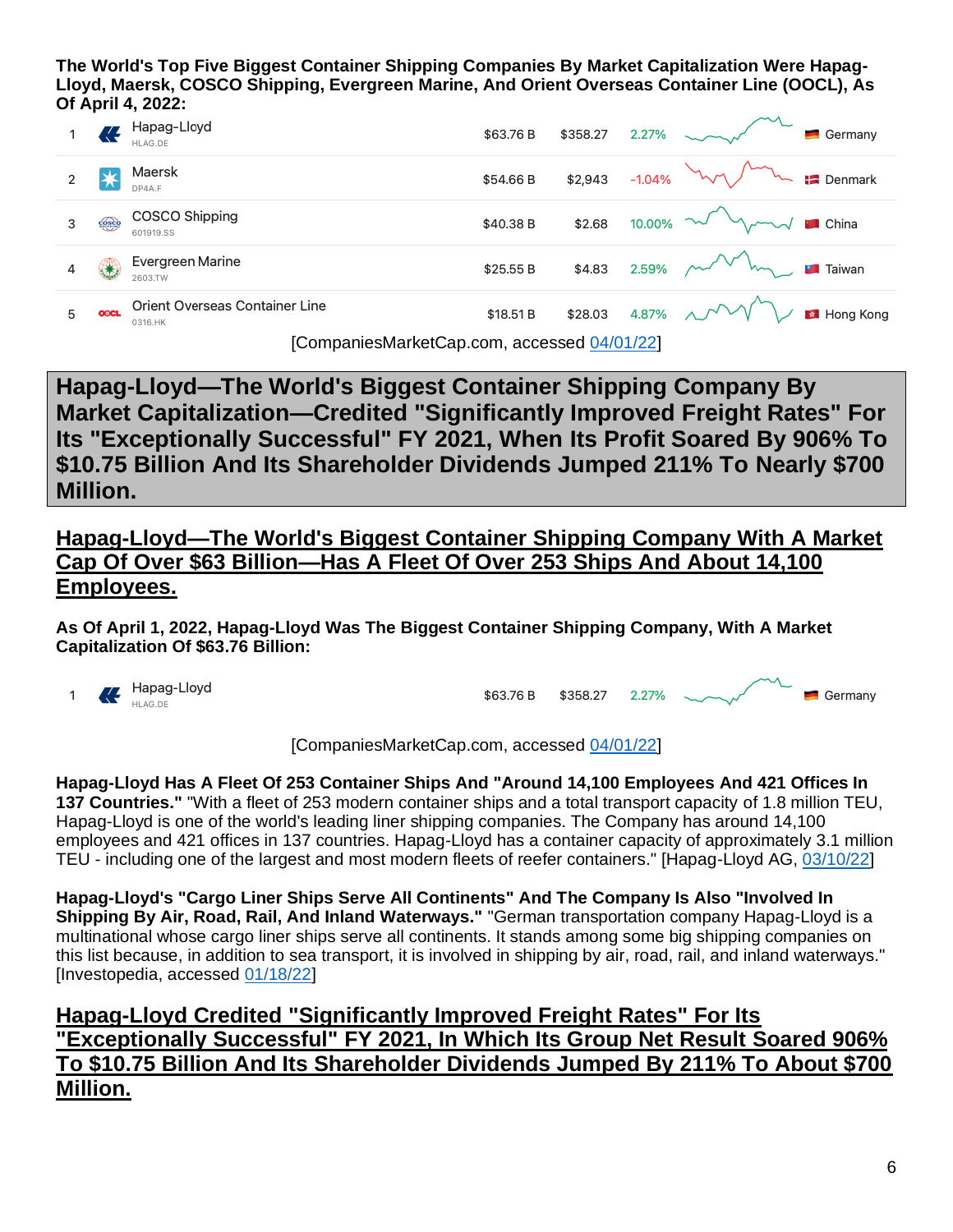**In Its FY 2021 Release, Hapag-Lloyd Highlighted A "Result Significantly Higher" Than Its FY 2020 Release And A "Very Successful Start" To Its FY 2022, With A "Strong Result Expected."** "Result significantly higher compared to prior year [...] Very successful start to the year - strong result expected for 2022" [Hapag-Lloyd AG, [03/10/22\]](https://www.hapag-lloyd.com/en/company/ir/financial-news/financial-news.iry-2022.irid-2211911.html)

**Hapag-Lloyd Credited "Significantly Improved Freight Rates" For Its Strong Financial Performance In Its FY 2021.** "Hapag-Lloyd published its audited annual report for the 2021 financial year today. In the reporting year, Hapag-Lloyd's EBITDA increased to slightly more than USD 12.8 billion (approximately EUR 10.9 billion). The EBIT rose to USD 11.1 billion (approximately EUR 9.4 billion), and the Group net result improved to around USD 10.8 billion (EUR 9.1 billion). The main drivers of these positive business developments have been significantly improved freight rates resulting from very strong demand for goods exported from Asia." [Hapag-Lloyd AG, [03/10/22\]](https://www.hapag-lloyd.com/en/company/ir/financial-news/financial-news.iry-2022.irid-2211911.html)

**Hapag-Lloyd Benefited From A "66% Jump In Average Freight Rates" In The First Nine Months Of Its FY 2021.** "Revenues in the first nine months increased by 60% to 15 billion euros, mainly due to a 66% jump in average freight rates to \$1,818 per 20-foot equivalent standard container units (TEU)." [Reuters, [11/12/21\]](https://www.reuters.com/business/hapag-lloyd-nine-month-net-profit-soars-over-10-fold-record-freight-rates-2021-11-12/)

**Hapag-Lloyd Reported That Its 70% Jump In Revenue In The First Nine Months Of 2021 "Can Primarily Be Attributed To A Higher Average Freight Rate"—Meanwhile, The Company Reported That Transport Volumes Were Only Up 3%.** "Revenues rose in the first nine months of 2021 by approximately 70 percent, to USD 17.9 billion (EUR 15.0 billion). The rise can primarily be attributed to a higher average freight rate of 1,818 USD/TEU (9M 2020: 1,097 USD/TEU). This significant increase is mainly the result of persistently high demand for container transports with scarce capacities at the same time. In addition, transport volumes were up to 8,980 TTEU and thereby 3 percent higher than the comparable figure for the previous year." [Hapag-Lloyd, [11/12/21\]](https://www.hapag-lloyd.com/en/company/press/releases/2021/11/hapag-lloyd-achieves-extraordinary-strong-result-in-first-nine-m.html)

• **Headline: Hapag-Lloyd achieves extraordinary strong result in first nine months of 2021**  [Hapag-Lloyd, accessed [01/18/22\]](https://www.hapag-lloyd.com/en/company/press/releases/2021/11/hapag-lloyd-achieves-extraordinary-strong-result-in-first-nine-m.html)

**Hapag-Lloyd CEO Rolf Habben Jansen Called FY 2021 "An Exceptionally Successful Year" In Which The Company "Significantly Strengthened Our Financial And Asset Position."** "'We look back on an exceptionally successful year in which we invested massively in modern vessels and new containers. In addition, we have significantly strengthened our financial and asset position. However, transport expenses have unfortunately also risen significantly, mainly due to the bottlenecks in the global supply chains,' said Rolf Habben Jansen, CEO of Hapag-Lloyd AG." [Hapag-Lloyd AG, [03/10/22\]](https://www.hapag-lloyd.com/en/company/ir/financial-news/financial-news.iry-2022.irid-2211911.html)

**Hapag-Lloyd Expected "Earnings To Be Very Strong In The First Half Of 2022."** "Looking ahead, Hapag-Lloyd expects earnings to be very strong in the first half of 2022. Moreover, it anticipates that the strained situation in the global supply chains will ease in the second half of the year, which should lead to a beginning of normalization of earnings. EBITDA is expected to be in the range of USD 12 to 14 billion (EUR 10.7 to 12.4 billion) and EBIT to be in the range of USD 10 to 12 billion (EUR 8.9 to 10.7 billion)." [Hapag-Lloyd AG, [03/10/22\]](https://www.hapag-lloyd.com/en/company/ir/financial-news/financial-news.iry-2022.irid-2211911.html)

#### **Q4 2021: Hapag-Lloyd's Group Net Result Was \$4.095 Billion—\$3.632 Billion Or 784% More Than Its Q4 2020 Group Net Result Of \$463 Million:**

|                                   | Q4 2021 | Q4 2020 |
|-----------------------------------|---------|---------|
|                                   | البدا   |         |
| Group net result<br>(USD million) | 4,095   | 463     |

[Hapag-Lloyd AG, [03/10/22\]](https://www.hapag-lloyd.com/en/company/ir/financial-news/financial-news.iry-2022.irid-2211911.html)

**FY 2021: Hapag-Lloyd's Group Net Result Was \$10.750 Billion—\$9.682 Billion Or 906% More Than Its FY 2020 Group Net Result Of \$1.068 Billion:**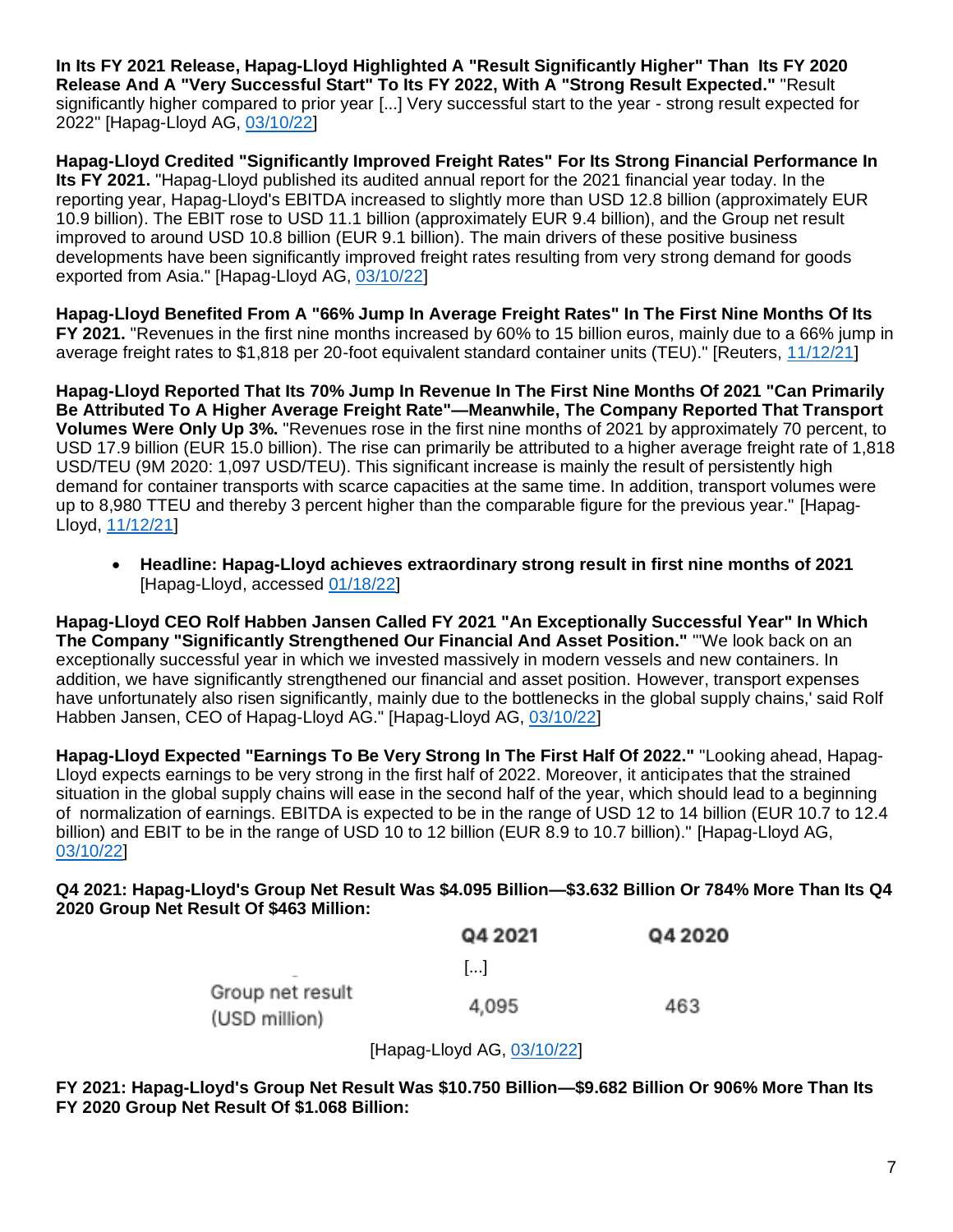| 2021   | 2020                  | 2021 versus<br>2020 |
|--------|-----------------------|---------------------|
|        | $\left[\ldots\right]$ |                     |
| 10,750 | 1,068                 | 9,683               |

[Hapag-Lloyd AG, [03/10/22\]](https://www.hapag-lloyd.com/en/company/ir/financial-news/financial-news.iry-2022.irid-2211911.html)

**FY 2021: Hapag-Lloyd Spent About \$699.95 Million On Shareholder Dividends—\$475.1 Million Or 211% More Than The \$224.85 Million It Spent In Its FY 2020:**

| million EUR                 |                        | $1.1 - 31.12.2021$ | 1.1. - 31.12.2020 |
|-----------------------------|------------------------|--------------------|-------------------|
|                             | $\mathbf{1}$           |                    |                   |
| Payments made for dividends |                        | $-633.5$           | $-203.5$          |
|                             | [Hapag-Lloyd AG, 2021] |                    |                   |

• **€633.5 Million Was Equivalent To \$699.95 Million, As Of April 1, 2022:**

| 1      | $E_{\text{LTO}} = 1.1049$ United States Dollar |
|--------|------------------------------------------------|
| 633.5  | EUR - Euro                                     |
| 699.95 | $USD - U$                                      |
|        |                                                |

[Yahoo! Finance, accessed [04/01/22\]](https://finance.yahoo.com/currency-converter/?guccounter=1&guce_referrer=aHR0cHM6Ly93d3cuZ29vZ2xlLmNvbS8&guce_referrer_sig=AQAAABZqoyxbUJNvfpXEag61BqcMqzNA6Dodlm83M2EIAKLdWCB9Ht-TdjabdoAJhsUV8SKdyQoQBp7gJ86mrxYjcDkFnWeQiW-9GRCTVOQJH70WUl8T89IbeLSlUNop6tS8WBHb96b8GidKWJTdO-sbmYtl9OHa2lR_097uklVILsrO)

• **€203.5 Million Was Equivalent To \$224.85 Million, As Of April 1, 2022:**



| [Yahoo! Finance, accessed 04/01/22] |  |
|-------------------------------------|--|
|-------------------------------------|--|

### **Hapag-Lloyd Was Among Several Major Shipping Companies Subject To A Congressional Probe Seeking Information About "Exorbitant Fees And Surcharges," And Other "'Predatory Business Practices During The Pandemic.'"**

**March 2022: Hapag-Lloyd And Other Major Shipping Companies Were Asked By The Select Subcommittee On The Coronavirus Crisis To Provide More Information About Their Container Rate Increases Amid Reports Of "Exorbitant Fees And Surcharges."** "Leaders of the Select Subcommittee on the Coronavirus Crisis and the Subcommittee on Economic and Consumer Policy — which operate under the House Committee on Oversight and Reform — sent letters on Wednesday to heads of Maersk, CMA CGM and Hapag-Lloyd requesting information about their container rate increases and reports over the past year of exorbitant fees and surcharges." [American Shipper, [03/03/22\]](https://www.freightwaves.com/news/house-panels-open-price-gouging-probe-of-major-ocean-carriers)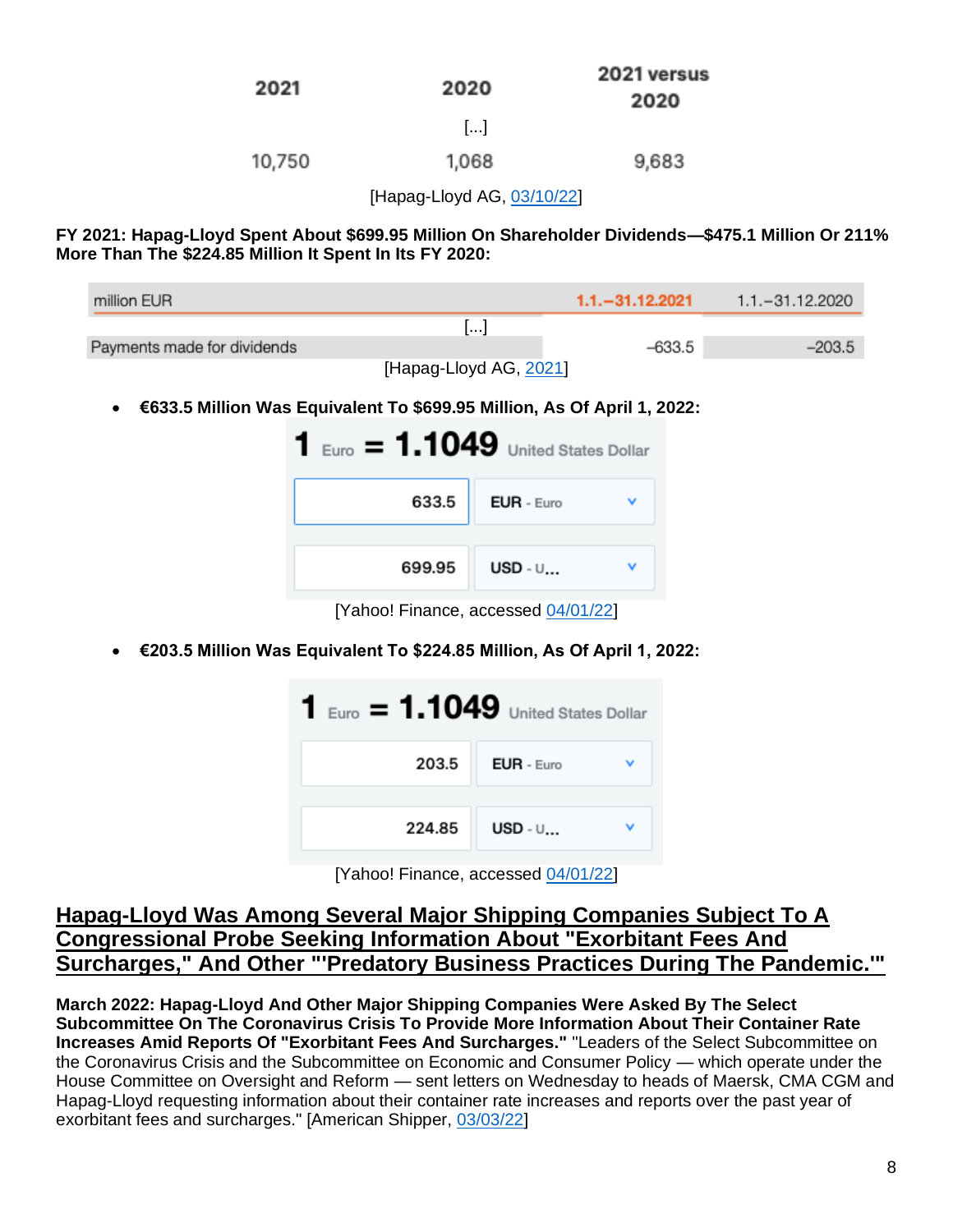• **The Select Subcommittee's Letter Said That CMA CGM And Other Shipping Companies "'May Have Engaged In Predatory Business Practices During The Pandemic.'"** "'We are deeply concerned that [Maersk, CMA CGM and Hapag-Lloyd] may have engaged in predatory business practices during the pandemic, making scores of essential goods needlessly expensive for consumers and small businesses.' [...] "CMA CGM itself acknowledged that its increase in operating costs has been 'far more than compensated by the growth of shipping revenue, thus explaining the sharp increase in profitability',' they wrote to CMA CGM CEO Rodolphe Saadé." [American Shipper, [03/03/22\]](https://www.freightwaves.com/news/house-panels-open-price-gouging-probe-of-major-ocean-carriers)

**Maersk—The World's Second-Biggest Container Shipping Company By Market Cap—Saw Record FY 2021 Earnings "Driven" In Part By Higher Rates, With Profits Jumping 192% To \$24 Billion In Its FY 2021 And A New \$5 Billion Stock Buyback Program In Its Q3 2021.**

### **Maersk, The World's Second-Biggest Container Shipping Company With A Market Cap Of Over \$54 Billion, Transports About A Fifth Of All Containers On Its Ships.**

**As Of April 1, 2022, Maersk Was The Second-Biggest Container Shipping Company, With A Market Capitalization Of \$54.66 Billion:**



\$2.943 \$54.66 B



[CompaniesMarketCap.com, accessed [04/01/22\]](https://companiesmarketcap.com/container-shipping/largest-companies-by-market-cap/)

**Denmark-Based Maersk "Operates A Worldwide Fleet Of Tankers, Supply Ships, Terminals, And Other Vessels."** "The company better known simply as Mærsk is an integrated transport and logistics firm. Denmarkbased Mærsk operates a worldwide fleet of tankers, supply ships, terminals, and other vessels. In addition, the company also explores for and produces oil and gas and operates industrial businesses." [Investopedia, [09/11/20\]](https://www.investopedia.com/10-biggest-shipping-companies-5077534#citation-1)

**Maersk "Moves About A Fifth Of The World's Containers On Its Ships."** "Maersk, which moves about a fifth of the world's containers on its ships, has been reaping the benefits of the rattled global supply strains that have pushed up ocean freight rates to record levels this year and caused backlogs at U.S. ports." [The Wall Street Journal, [12/22/21\]](https://www.wsj.com/articles/maersk-nears-deal-to-buy-lf-logistics-for-about-3-billion-11640141333)

### **Maersk Had Record Earnings In 2021, "Driven" In Part By Higher Ocean Shipping Rates, With Earnings Leaping 192% To \$24 Billion—Previously, Maersk Saw Q3 2021 Profits Quintuple Due To "Dramatically" Higher Freight Costs As It Announced A \$5 Billion Stock Buyback Program.**

**In Its FY 2021, Maersk Said Its Ocean Shipping Operations' "Profitability Increased Substantially," "Driven By High Rates."** "Within Ocean, profitability increased substantially with a revenue of USD 48.2bn in 2021, compared to USD 29.2bn previous year, driven by high freight rates due to the ongoing impact from the pandemic that has resulted in disruptions of global supply chains." [Maersk, [02/09/22\]](https://www.maersk.com/news/articles/2022/02/09/apmm-reports-record-earnings-for-2021-and-guides-for-a-strong-2022)

• **December 2021: Maersk Was "Set To Report Net Income Of More Than \$17 Billion For 2021" As The Supply Chain Crisis "Doubled Freight Rates Several Times Over."** "A.P. Moller-Maersk A/S is giving \$1,000 to each of its roughly 80,000 employees as the world's largest shipping company heads for record profits this year. [...] Maersk is set to report net income of more than \$17 billion for 2021, according to analyst estimates. The record-breaking performance comes after global supply-chain disruptions have doubled freight rates several times over." [Bloomberg, [12/01/21\]](https://www.bloomberg.com/news/articles/2021-12-01/maersk-heading-for-record-profits-gives-80-million-to-employees?sref=F7j0rXiB)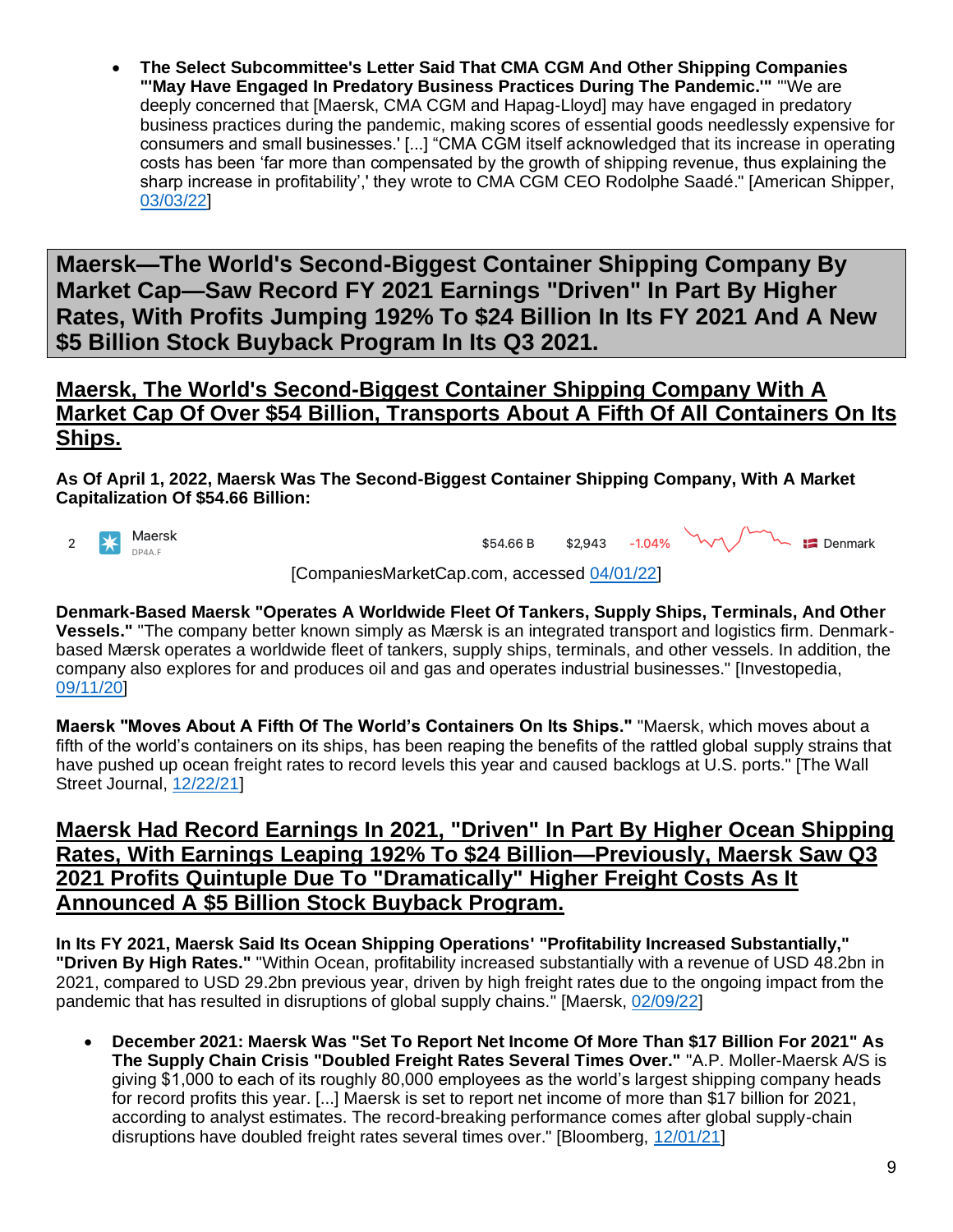- **November 2021: "Surging" Shipping Costs Propelled Maersk Profits To \$5.9 Billion In Q3 2021, Its Best-Performing Quarter Since Its 1904 Founding.** "The surging cost of shipping propelled Maersk's profit before taxes and interest to \$5.9 billion and sales to \$16.6 billion in the third quarter, the Danish company announced Tuesday. That's the best performance for both sales and earnings since Maersk was founded in 1904." [CNN, [11/02/21\]](https://www.cnn.com/2021/11/02/business/maersk-record-profit-supply-chain-chaos/index.html)
- **Maersk's Q3 2021 Profits Were Over Five Times Higher Than In Q3 2020 Due To "Dramatically" Increased Shipping Costs.** "Profits were up nearly five times over the previous year as surging freight rates more than offset higher costs. The cost of shipping has increased dramatically over the past year due to a surge in consumer demand for goods and disruption to global supply chains." [CNN, [11/02/21\]](https://www.cnn.com/2021/11/02/business/maersk-record-profit-supply-chain-chaos/index.html)

**Maersk "Earned More Money In 2021 Than In Any Other Year In Its History: \$24 Billion."** "Maersk, the world's second largest liner operator, earned more money in 2021 than in any other year in its history: \$24 billion. It now predicts 2022 will be just as strong, but take that with a grain of salt. Maersk has a proven track record of being way too low in its guidance." [American Shipper, [02/09/22\]](https://www.freightwaves.com/news/shipping-giant-maersk-could-rake-in-50-billion-in-just-two-years)

**Maersk Touted "Record Earnings For 2021," Which It Called "An Exceptional Year."** "Maersk delivers record earnings for 2021, which was an exceptional year with focus on mitigating supply chain risks for customers while strengthening the integrated logistics offering." [Maersk, [02/09/22\]](https://www.maersk.com/news/articles/2022/02/09/apmm-reports-record-earnings-for-2021-and-guides-for-a-strong-2022)

**Maersk CEO Søren Skou Touted "'Record-High Growth And Profitability'" In Its FY 2021.** "Exceptional market conditions led to record-high growth and profitability in A.P. Moller - Maersk, however it also led to supply chain disruptions and severe challenges for our customers. [...] Søren Skou CEO of A.P. Moller – Maersk" [Maersk, [02/09/22\]](https://www.maersk.com/news/articles/2022/02/09/apmm-reports-record-earnings-for-2021-and-guides-for-a-strong-2022)

### **Maersk's FY 2021 EBITDA Was \$24.036 Billion—\$15.810 Billion Or 192% Higher Than Its FY 2020 EBITDA Of \$8.226 Billion:**

EBITDA

| USD million                       | 2021   | 2020  |
|-----------------------------------|--------|-------|
| l I                               |        |       |
| A.P. Moller - Maersk consolidated | 24,036 | 8,226 |
|                                   |        |       |

- [Maersk, [02/09/22\]](https://www.maersk.com/news/articles/2022/02/09/apmm-reports-record-earnings-for-2021-and-guides-for-a-strong-2022)
- **EBITDA Is "A Measure Of A Company's Overall Financial Performance."** "EBITDA, or earnings before interest, taxes, depreciation, and amortization, is a measure of a company's overall [financial](https://www.investopedia.com/terms/f/financialperformance.asp)  [performance](https://www.investopedia.com/terms/f/financialperformance.asp) and is used as an alternative to [net income](https://www.investopedia.com/terms/n/netincome.asp) in some circumstances." [Investopedia, accessed [01/04/21\]](https://www.investopedia.com/terms/e/ebitda.asp)

#### **Maersk's Q4 2021 EBITDA Was \$7.990 Billion—\$5.279 Billion Or \$194% Higher Than Its Q4 2020 EBITDA Of \$2.711 Billion:**

EBITDA

| USD million                       |                       | 2021  | 2020  |
|-----------------------------------|-----------------------|-------|-------|
|                                   | $\left[\ldots\right]$ |       |       |
| A.P. Moller - Maersk consolidated |                       | 7,990 | 2,711 |
|                                   |                       |       |       |

[Maersk, [02/09/22\]](https://www.maersk.com/news/articles/2022/02/09/apmm-reports-record-earnings-for-2021-and-guides-for-a-strong-2022)

**Maersk Expected A "'Strong First Half'" Of 2022.** "The Danish company said it expects a 'strong first half' of 2022 and assumes that the supply chain issues and freight rates will begin to normalize early in the second half of the year." [Barron's, [02/09/22\]](https://www.barrons.com/articles/maersk-stock-price-earnings-supply-chain-51644411716?tesla=y)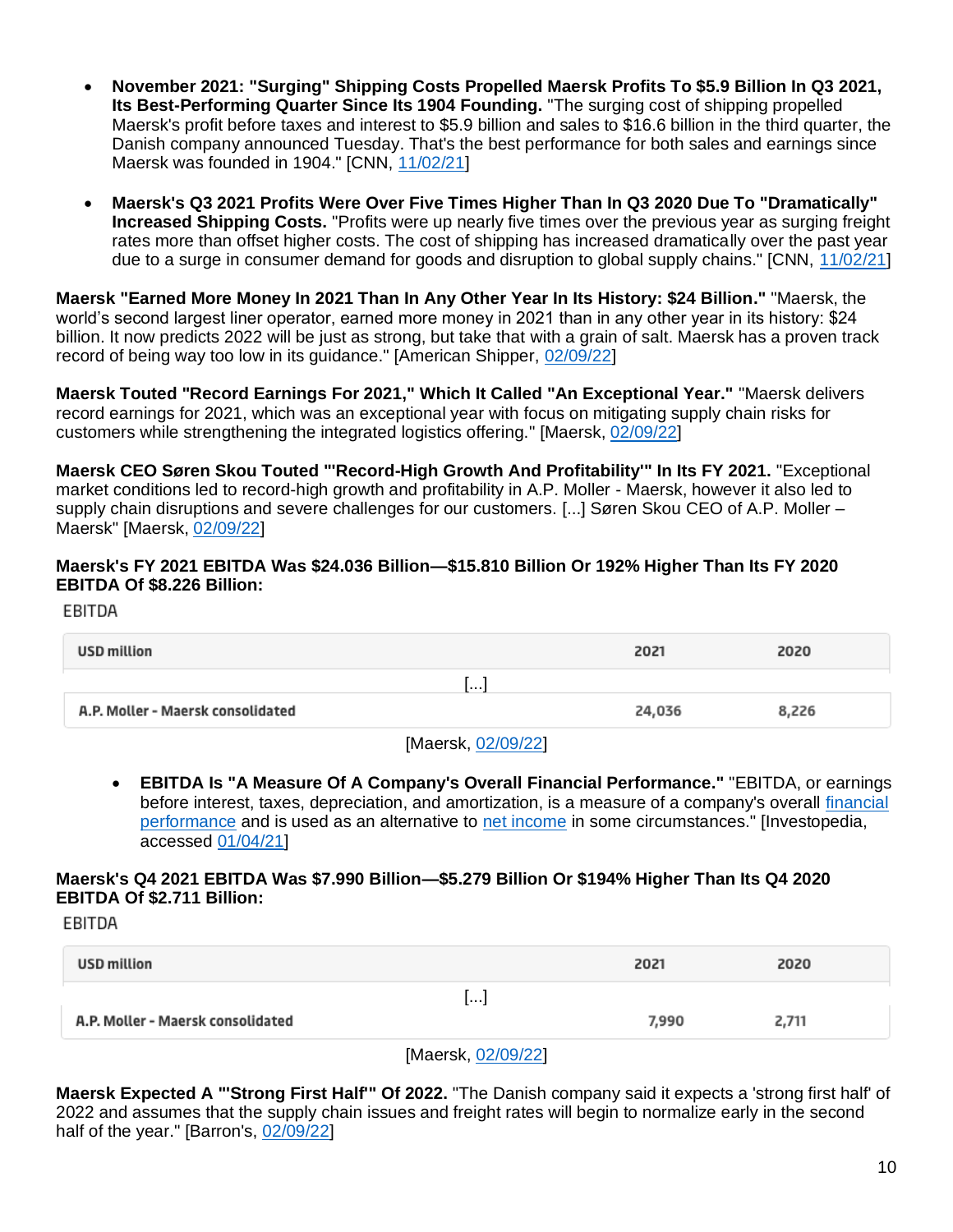### **FY 2021: Maersk Spent \$2 Billion On Stock Buybacks As Part Of A New \$5 Billion Stock Buyback Program It Authorized In May 2021, Spent \$1 Billion On Shareholder Dividends, And Spent About \$4.6 Billion On Acquisitions.**

**FY 2021: Maersk Spent \$2 Billion On Stock Buybacks And \$1 Billion On Shareholder Dividends.** "Total equity increased to USD 45.6bn (USD 30.9bn) due to a net profit of USD 18.0bn offset by dividends of USD 1.0bn and share repurchase of USD 2.0bn, resulting in an equity ratio of 63.1% (55.0%). " [Maersk, [2021\]](https://investor.maersk.com/static-files/b4df47ef-3977-412b-8e3c-bc2f02bb4a5f)

**May 2021: Maersk Announced A Two-Year \$5 Billion Stock Buyback Program, Set To Begin In November 2021.** "As announced on 5 May 2021, A.P. Møller - Mærsk A/S (the 'Company') has decided to launch a share buy-back program of up to DKK 32 billion (around USD 5 billion) to be executed over a period of two years. The first phase of the share buy-back program will run from 3 November 2021 up to 3 May 2022." [Mærsk, [11/02/21\]](https://investor.maersk.com/news-releases/news-release-details/initiates-first-phase-share-buy-back-program-0)

**In 2021, Maersk Acquired An "Asian House Giant" For \$3.6 Billion And Two E-Commerce Logistics Companies For A Total Of Nearly \$1 Billion.** "A.P.-Moller Maersk A/S agreed to buy LF Logistics for around \$3.6 billion, in a move that would give the ocean shipping giant a network of warehouses in Asia and boost its footprint in inland logistics. [...] The deal is expected to close in 2022. It comes less than six months after Maersk bought two e-commerce logistics companies in August—one in the U.S. and one in Europe—for a total of nearly \$1 billion. The acquisition of LF would dwarf these deals but the Copenhagen-based company had already signaled its appetite for bigger acquisitions, bolstered by its strong earnings growth." [The Wall Street Journal, [12/22/21\]](https://www.wsj.com/articles/maersk-nears-deal-to-buy-lf-logistics-for-about-3-billion-11640141333)

• **Headline: Maersk Buys Asian Warehouse Giant LF Logistics for \$3.6 Billion** [The Wall Street Journal, [12/22/21\]](https://www.wsj.com/articles/maersk-nears-deal-to-buy-lf-logistics-for-about-3-billion-11640141333)

### **Maersk Was Among Several Major Shipping Companies Subject To A Congressional Probe Seeking Information About "Exorbitant Fees And Surcharges," And Other "'Predatory Business Practices During The Pandemic.'"**

**March 2022: Maersk And Other Major Shipping Companies Were Asked By The Select Subcommittee On The Coronavirus Crisis To Provide More Information About Their Container Rate Increases Amid Reports Of "Exorbitant Fees And Surcharges."** "Leaders of the Select Subcommittee on the Coronavirus Crisis and the Subcommittee on Economic and Consumer Policy — which operate under the House Committee on Oversight and Reform — sent letters on Wednesday to heads of Maersk, CMA CGM and Hapag-Lloyd requesting information about their container rate increases and reports over the past year of exorbitant fees and surcharges." [American Shipper, [03/03/22\]](https://www.freightwaves.com/news/house-panels-open-price-gouging-probe-of-major-ocean-carriers)

**The Select Subcommittee's Letter Said That CMA CGM And Other Shipping Companies "'May Have Engaged In Predatory Business Practices During The Pandemic.'"** "'We are deeply concerned that [Maersk, CMA CGM and Hapag-Lloyd] may have engaged in predatory business practices during the pandemic, making scores of essential goods needlessly expensive for consumers and small businesses.' [...] "CMA CGM itself acknowledged that its increase in operating costs has been 'far more than compensated by the growth of shipping revenue, thus explaining the sharp increase in profitability',' they wrote to CMA CGM CEO Rodolphe Saadé." [American Shipper, [03/03/22\]](https://www.freightwaves.com/news/house-panels-open-price-gouging-probe-of-major-ocean-carriers)

**COSCO Shipping—The World's Third-Biggest Container Shipping Company By Market Cap—Enjoyed "A Steep Jump In Average Freight Rates" While Its Profits Leaped By 799% To Over \$14 Billion In Its FY 2021 And It Went On To Have "Strongest-Ever First Quarter" In Early 2022.**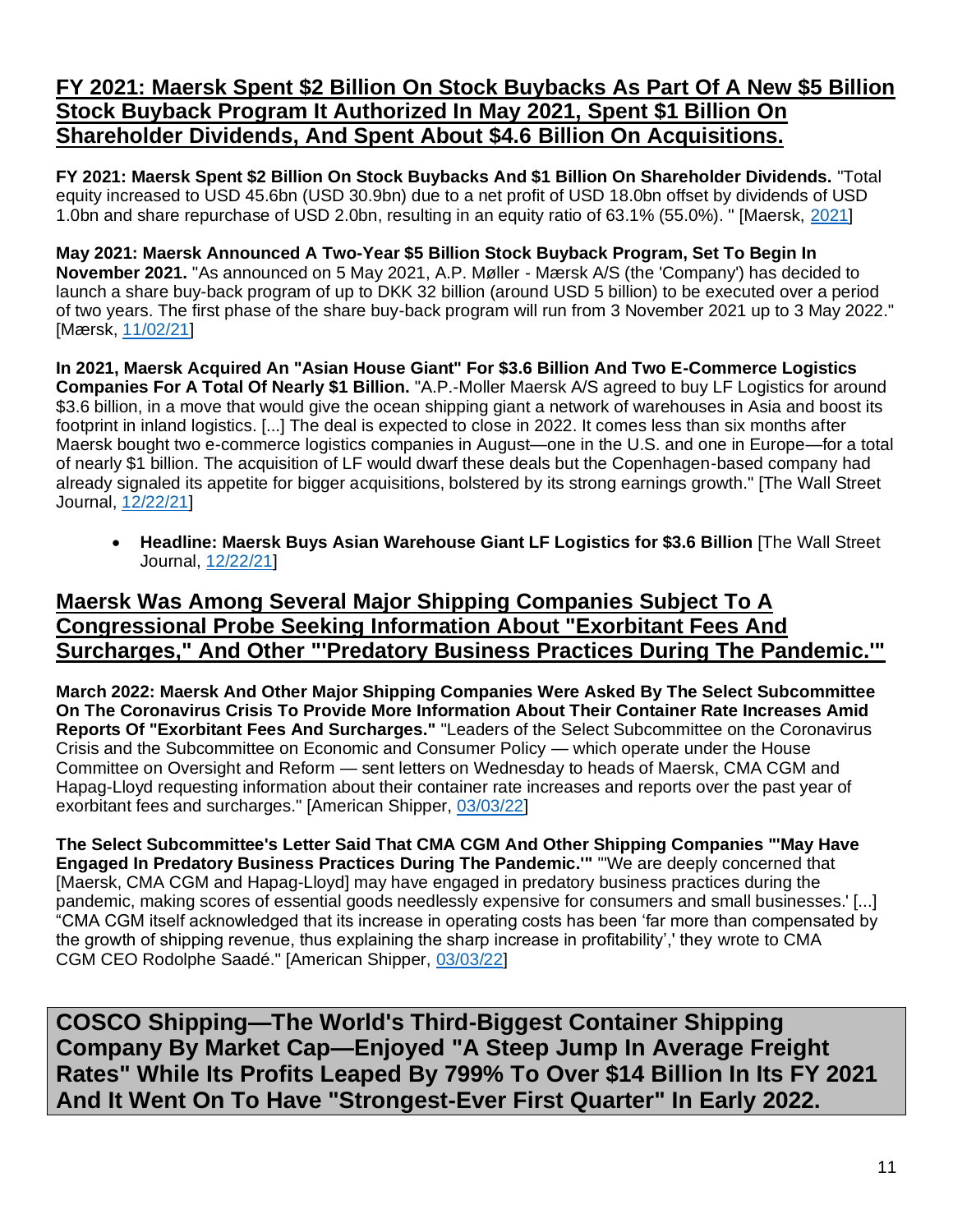### **COSCO Shipping, The World's Third-Biggest Container Shipping Company With A Market Cap Of \$40.38 Billion, Owns And Operates Over 403 Container Ships And Also Operates Terminals And Related Services.**

**As Of April 1, 2022, COSCO Shipping Was The Third-Biggest Container Shipping Company, With A Market Capitalization Of \$40.38 Billion:**



 $10.00\%$  method in China \$2.68 \$40.38 B

[CompaniesMarketCap.com, accessed [04/01/22\]](https://companiesmarketcap.com/container-shipping/largest-companies-by-market-cap/)

**COSCO Shipping Lines, A Subsidiary Of COSCO Shipping Holdings Co. Ltd., Owned And Operated 403 Container Ships As Of February 2022.** "COSCO SHIPPING Lines is a fully-owned subsidiary of COSCO SHIPPING Holdings Co., Ltd. (hereinafter referred to as COSCO SHIPPING Holdings), registered in Hongkou District (Shanghai) with a registered capital of 23.664 billion Yuan. Company is mainly engaged in domestic and international maritime container transport services and related businesses, as the group's core business sector." [COSCO Shipping Holdings Co., Ltd., accessed [04/01/22\]](https://lines.coscoshipping.com/home/About/about/Profile)

• **As Of February 2022, COSCO Shipping Owned And Operated 403 Container Ships.** "By the end of February 2022, the Company owned and operated 403 container vessels with a total capacity of 2.2 million TEUs (COSCO SHIPPING Holdings owned and operated 511 container vessels with a total capacity of 3.0 million TEUs, ranking the 4th place in the world in terms of shipping capacity)." [COSCO Shipping Holdings Co., Ltd., accessed [04/01/22\]](https://lines.coscoshipping.com/home/About/about/Profile)

**COSCO Offers "Container And Bulk Shipping, Terminal Operations, And Related Services."** "Based in China, COSCO SHIPPING Holdings is a shipping services company offering container and bulk shipping, terminal operations, and related services." [Investopedia, [09/11/20\]](https://www.investopedia.com/10-biggest-shipping-companies-5077534#citation-1)

### **COSCO, Which Enjoyed "A Steep Jump In Average Freight Rates" In Its FY 2021, Saw Profits Jump By 799% To Over \$14 Billion In Its FY 2021 And Went On To Have Its "Strongest-Ever First Quarter Amid Supply Chain Chaos" In 2022.**

**COSCO Shipping Holdings Enjoyed "A Steep Jump In Average Freight Rates" In Its FY 2021.** "Cosco Shipping Holdings Co. shares are trading higher in the morning session after the Chinese shipping company released guidance for a steep rise in first-quarter profit. [...] The higher guidance comes after the company's net profit soared in 2021, roughly in line with analyst expectations, as a steep jump in average freight rates pushed revenue to nearly double to CNY333.7 billion." [MarketWatch, [03/31/22\]](https://www.marketwatch.com/story/cosco-shipping-holdings-rises-after-bullish-first-quarter-guidance-271648783240)

**FY 2021: COSCO Shipping Holdings' Profit Attributable To Shareholders Was About \$14.2 Billion— \$12.6 Billion Or 799% More Than In Its FY 2020.** "The leading integrated container shipping service provider, COSCO SHIPPING Holdings CO., Ltd. ('COSCO SHIPPING Holdings' or 'the Company') (SSE:601919)(HKEx:1919) announced today its annual results for the twelve months ended 31 December 2021 (the 'Reporting Period'). [...] Profit attributable to equity holders was RMB89.296 billion for 2021, representing an increase of RMB79.369 billion or 799.52% year-on-year." [Yahoo! Finance, [03/30/22\]](https://finance.yahoo.com/news/cosco-shipping-holdings-announces-2021-020000417.html)

- **China's RMB (Renminbi) Is Known By Its International Symbol CNY (Yuan).** "When reading news and analysis of this event, you might see both terms—'renminbi' and 'yuan'—used interchangeably. There is essentially no difference. The renminbi is the official currency of the People's Republic of China, and translates to 'people's money.' Its international symbol is CNY (or CNH in Hong Kong; but abbreviated RMB, with the symbol ¥)." [Brookings Institution, [08/19/15\]](https://www.brookings.edu/blog/brookings-now/2015/08/19/whats-the-difference-between-the-renminbi-and-the-yuan-the-answer-to-this-and-other-questions-in-renminbi-internationalization/)
- **89.296 Billion CNY Was Equivalent To \$14.22 Billion, As Of April 1, 2022:**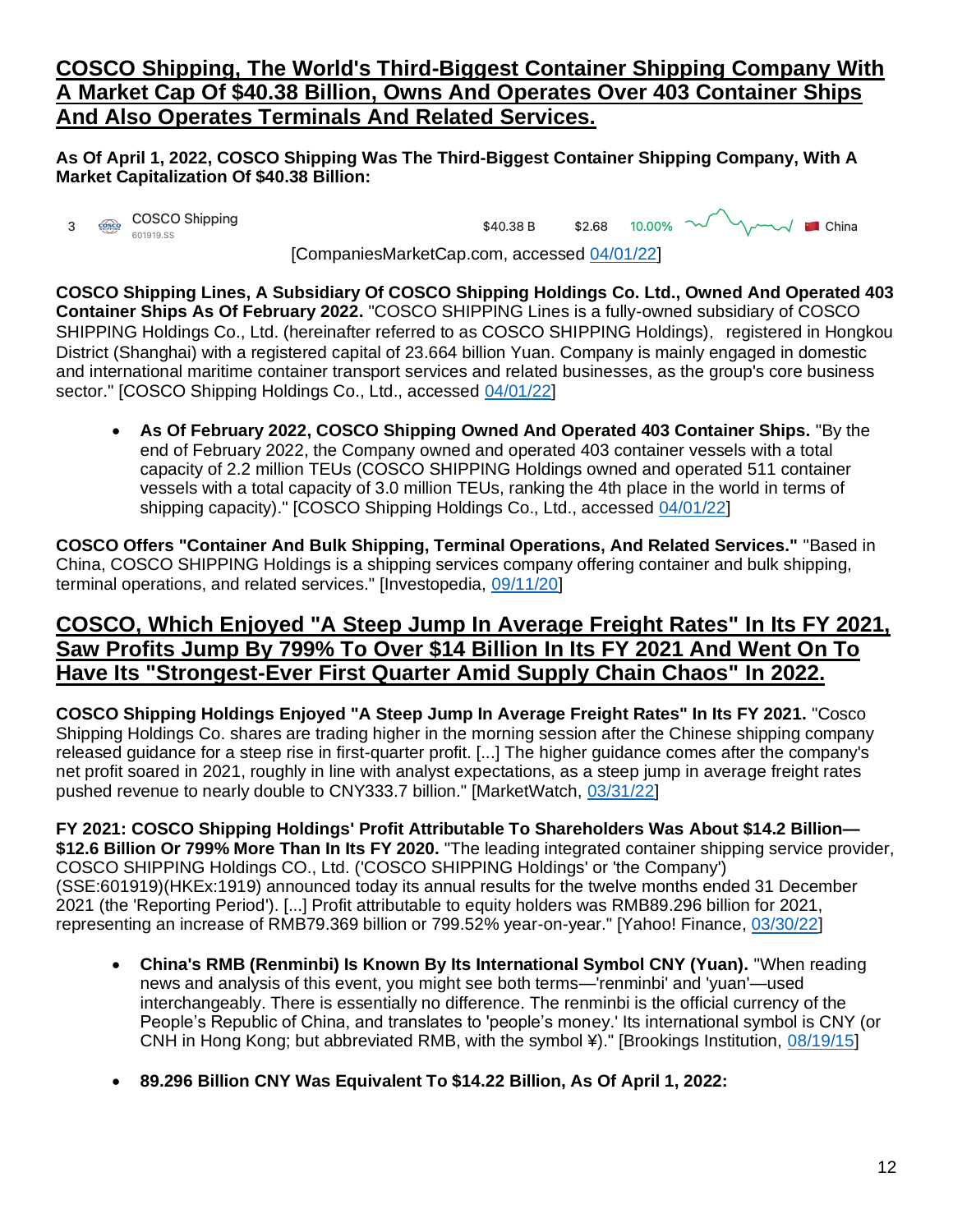

[Yahoo! Finance, accessed [04/01/22\]](https://finance.yahoo.com/currency-converter/)

• **79.369 Billion CNY Was Equivalent To \$12.64 Billion, As Of April 1, 2022:**

| Chinese Yuan $= 0.1593$ United States Dollar |               |  |
|----------------------------------------------|---------------|--|
| 79.369                                       | CNY - Chinese |  |
| 12.64                                        | USD - $\cup $ |  |

[Yahoo! Finance, accessed [04/01/22\]](https://finance.yahoo.com/currency-converter/)

**FY 2021: COSCO Shipping Holdings' Earnings Before Interest And Tax (EBIT) Was About \$20.38 Billion.** "The leading integrated container shipping service provider, COSCO SHIPPING Holdings CO., Ltd. ('COSCO SHIPPING Holdings' or 'the Company') (SSE:601919)(HKEx:1919) announced today its annual results for the twelve months ended 31 December 2021 (the 'Reporting Period'). [...] The company's earnings before interest and tax (EBIT) in 2021 was RMB131.5 billion (about USD20.38 billion)." [Yahoo! Finance, [03/30/22\]](https://finance.yahoo.com/news/cosco-shipping-holdings-announces-2021-020000417.html)

• **EBIT Is "An Indicator Of A Company's Profitability."** "Earnings before interest and taxes (EBIT) is an indicator of a company's profitability." [Investopedia, accessed [12/09/21\]](https://www.investopedia.com/terms/e/ebit.asp)

**April 2022: COSCO Shipping Holdings Had Its "Strongest-Ever First Quarter Amid Supply Chain Chaos And Port Congestion."** "State-owned Cosco Shipping Holdings experienced its strongest-ever first quarter amid supply chain chaos and port congestion" [Lloyd's List, [04/01/22\]](https://lloydslist.maritimeintelligence.informa.com/LL1140376/Cosco-expects-record-first-quarter-profits)

• **Headline: COSCO expects record first-quarter profits** [Lloyd's List, [04/01/22\]](https://lloydslist.maritimeintelligence.informa.com/LL1140376/Cosco-expects-record-first-quarter-profits)

**The President Of Evergreen Marine—The Fourth-Biggest Container Shipping Company By Market Cap—Said "'I Sleep Very Well Every Day. And I Even Smile In My Dreams'" While Talking About Rates As The Company Saw Its FY 2021 Net Profit Jump 881% To A Record \$8.4 Billion.**

**Evergreen Marine, The Fourth-Biggest Container Shipping Company With A Market Cap Of Over \$25 Billion, Has Over 204 Vessels—Including Some Of "The World's Largest Container Ships."**

**As Of April 1, 2022, Evergreen Marine Was The Fourth-Biggest Container Shipping Company, With A Market Capitalization Of \$25.55 Billion:**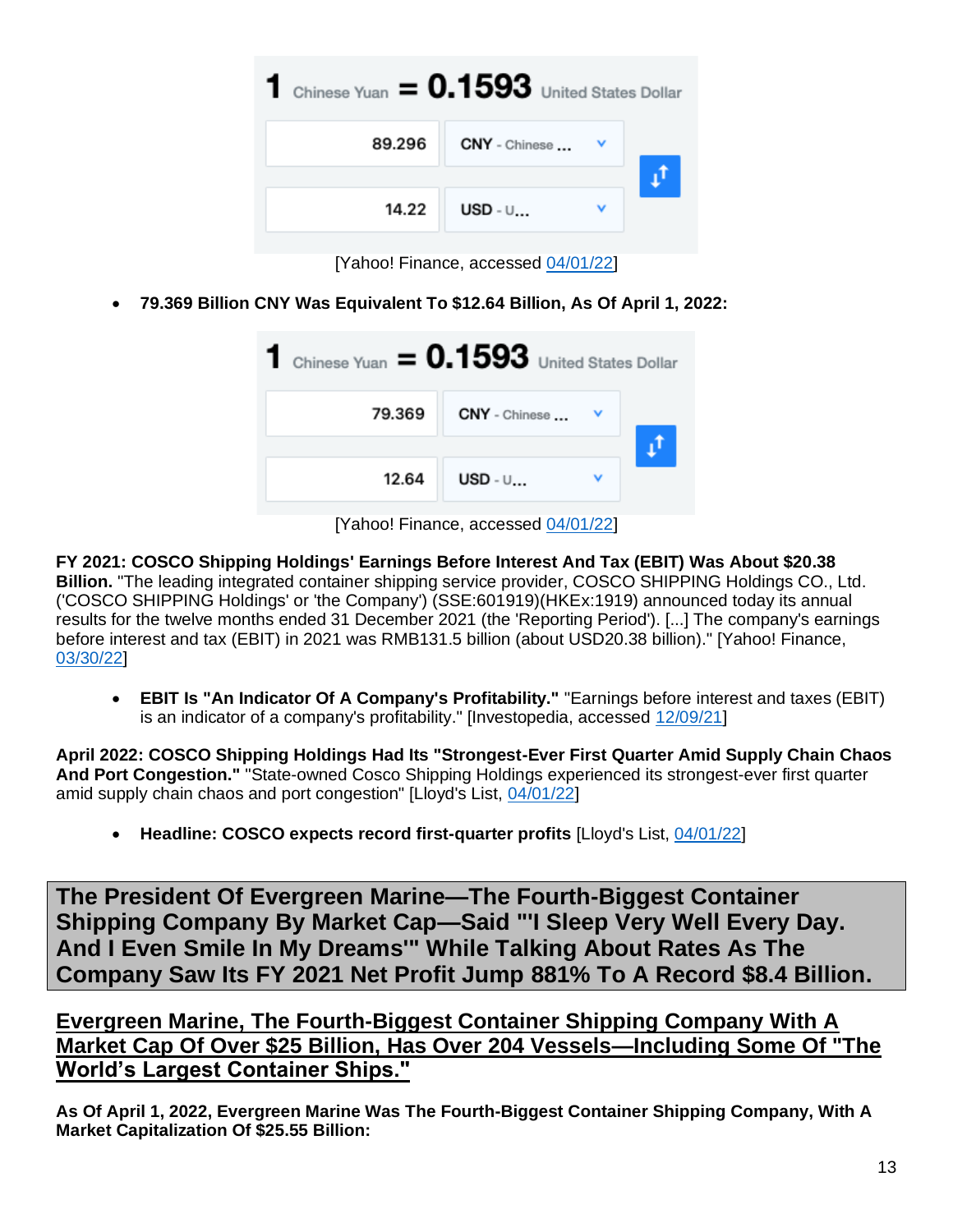



[CompaniesMarketCap.com, accessed [04/01/22\]](https://companiesmarketcap.com/container-shipping/largest-companies-by-market-cap/)

**Evergreen Line's Fleet Had Over 204 Vessels, Including Some Of "The World's Largest Container Ships."** "7. Evergreen Line […] A shipping conglomerate based in Taiwan, the Evergreen Marine Corporation was founded in 1968 by Dr Yung-Fa Chang, a visionary in his own right. At present, the company has offices established worldwide and with an operational capacity of more than 204 container ships and a container carrying capacity of 1,477,644 TEU. It is regarded to be one of the largest cargo shipping companies in the world. Currently, Evergreen Line has the world's largest container ships in its fleet." [Marine Insight, [01/16/22\]](https://www.marineinsight.com/know-more/10-largest-container-shipping-companies-in-the-world/)

### **Evergreen Marine—Whose President Said "'I Sleep Very Well Every Day. And I Even Smile In My Dreams'" While Discussing The Company's "Record Freight Rates"—Saw Its Net Profit Climb 881% To A Record \$8.4 Billion In Its FY 2021.**

**While Discussing Freight Rates, Evergreen Marine's President Hsieh Huey-Chuan Said, "'I Sleep Very**  Well Every Day. And I Even Smile In My Dreams." "Evergreen Marine President Hsieh Huey-chuan (謝惠全 ) said the capital reduction is aimed at adjusting the company's capital structure and bolstering shareholder returns. [...] Hsieh was upbeat about the industry's prospects in 2022, saying that freight rates are likely to move higher because of a shortage of cargo shipping capacity and lingering port congestion. 'I sleep very well every day. And I even smile in my dreams,' Hsieh said." [Focus Taiwan, [03/16/22\]](https://focustaiwan.tw/business/202203160006)

**Evergreen Has Seen Extra Profits From "Soaring Container Freight Fees" And Its President Has Reportedly Told Investors That The Company Has Benefited From "Record Freight Rates," Noting That Container Fees Had Surpassed \$10,000.** "Soaring container freight rates has boosted Evergreen's profits this year." [Insider, [12/31/21\]](https://www.businessinsider.com/evergreen-employees-bumper-bonuses-evergiven-suez-troubles-2021-12)

- **November 2021: Evergreen President Eric Hsieh Reportedly Told Investors That "Record Freight Rates" Benefited The Company.** "Evergreen attributed its third-quarter revenue growth to record freight rates, backed by tight supply due to long-standing and unsolved congestion at seaports amid the COVID-19 pandemic, company president Eric Hsieh (謝惠全) told an investors' conference in Taipei on Friday." [Taipei Times, [11/09/21\]](https://taipeitimes.com/News/biz/archives/2021/11/09/2003767548)
- **Hsieh Said, "'The Cost Of Shipping A Container To The US Or Europe Has Surpassed US\$10,000, A Rate Hardly Seen In The Past.'"** "'The cost of shipping a container to the US or Europe has surpassed US\$10,000, a rate hardly seen in the past,' Hsieh said." [Taipei Times, [11/09/21\]](https://taipeitimes.com/News/biz/archives/2021/11/09/2003767548)

**FY 2021: Evergreen Marine Had A "Record Net Profit" Of About \$8.4 Billion—Nearly 881% More Than Its FY 2020 Net Profit.** "In 2021, Evergreen Marine posted record net profit of NT\$239.01 billion, up 880.98 percent from a year earlier, increasing its net worth per share to NT\$61.76." [Focus Taiwan, [03/16/22\]](https://focustaiwan.tw/business/202203160006)

• **NT\$239.01 Billion Was Equivalent To \$8.46 Billion, As Of April 1, 2022:**



[Yahoo! Finance, accessed [04/01/22\]](https://finance.yahoo.com/currency-converter/)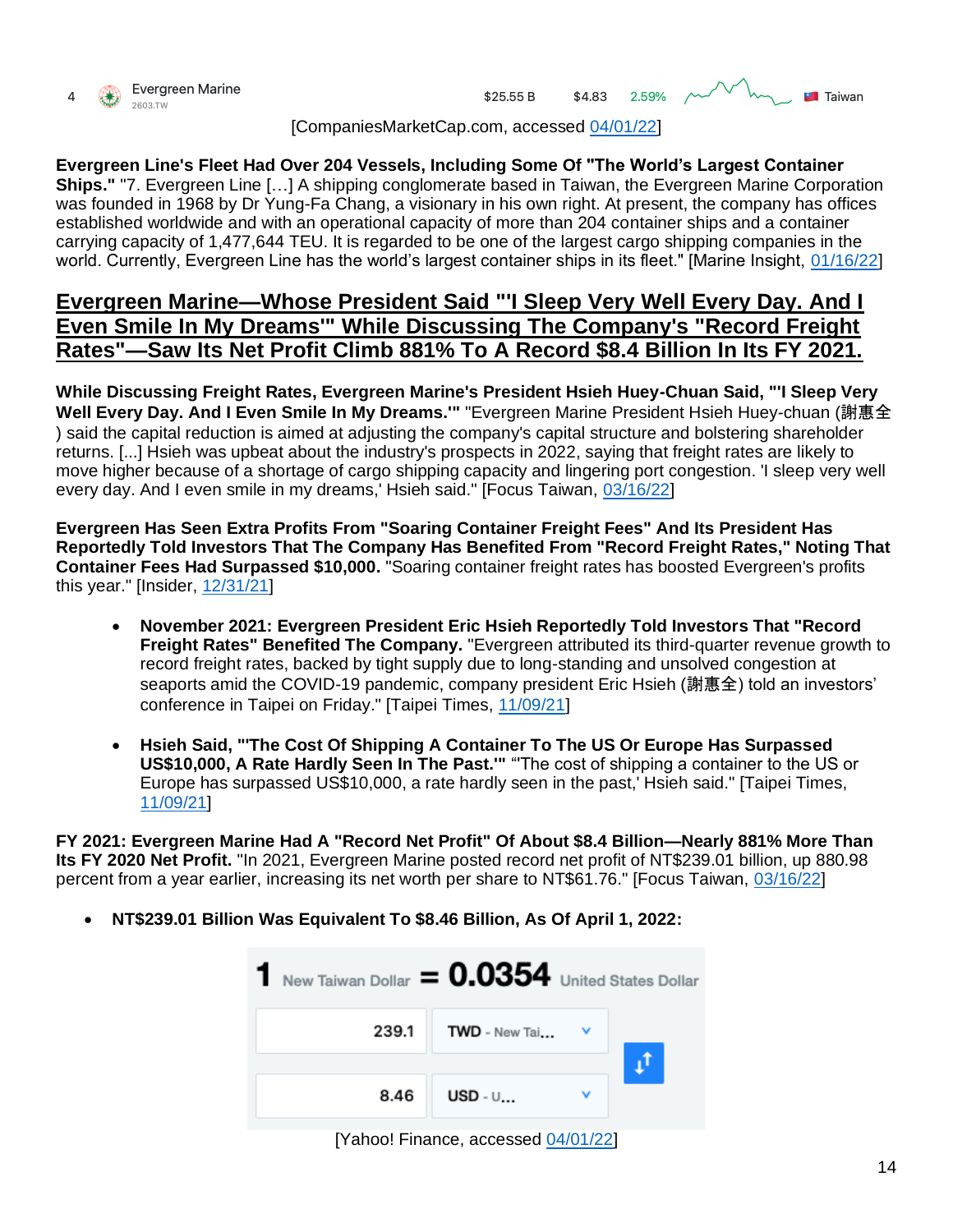**FY 2021: Evergreen Marine's Consolidated Net Sales Rose Over 136% To About \$17.3 Billion.** 

- "Consolidated sales rose 136.34 percent to a new high of NT\$489.41 billion." [Focus Taiwan, [03/16/22\]](https://focustaiwan.tw/business/202203160006)
	- **NT\$489.41 Billion Was Equivalent To \$17.33 Billion, As Of April 1, 2022:**



[Yahoo! Finance, accessed [04/01/22\]](https://finance.yahoo.com/currency-converter/)

**In The First Three Quarters Of 2021, Evergreen Saw Net Profits Jump 1,300% To \$5.7 Billion Compared To The Same Period In 2020.** "Evergreen reported a 1300% year-over-year jump in net profits in the first three quarters of 2021." [Insider, [12/31/21\]](https://www.businessinsider.com/evergreen-employees-bumper-bonuses-evergiven-suez-troubles-2021-12)

• **Evergreen Made \$5.7 Billion In The First Three Quarters Of 2021.** "The payouts are on the back of Evergreen reporting a net profit of NT\$158.27 billion (\$5.7 billion) for the first three quarters of 2021, according to its latest quarterly report." [Insider, [12/31/21\]](https://www.businessinsider.com/evergreen-employees-bumper-bonuses-evergiven-suez-troubles-2021-12)

**Q3 2021: Evergreen's Net Profit Hit "A Record High."** "Net profit also hit a record high in the third quarter." [Insider, [12/31/21\]](https://www.businessinsider.com/evergreen-employees-bumper-bonuses-evergiven-suez-troubles-2021-12)

• **Evergreen Had A Net Profit Of \$2.88 Billion In Its Q3 2021.** "Evergreen Marine Corp (長榮海運) on Friday reported record net profit of NT\$80.13 billion (US\$2.88 billion) for last quarter, up 880 percent from a year earlier, as high freight rates boosted its revenue and gross margin." [Taipei Times, [11/09/21\]](https://taipeitimes.com/News/biz/archives/2021/11/09/2003767548)

**At The End Of 2021, Evergreen's Profitability Allowed It To Award "Year-End Bonuses Totaling Some 40 Months Of Salary To Some Employees."** "Taiwanese container shipping company Evergreen Marine has reportedly dished out year-end bonuses totaling some 40 months of salary to some employees. The generous bonuses came in a bumper year for shipping despite Evergreen's troubles earlier this year when a giant container ship it chartered — the Ever Given — got stuck in the Suez Canal, disrupting already strained global shipping routes." [Insider, [12/31/21\]](https://www.businessinsider.com/evergreen-employees-bumper-bonuses-evergiven-suez-troubles-2021-12)

• **Headline: Evergreen Hands Out Huge Bonuses for Record-Setting Year** [Maritime Executive, [12/31/21\]](https://www.maritime-executive.com/article/evergreen-hands-out-huge-bonuses-for-record-setting-year)

**Orient Overseas Container Line—The Fifth-Biggest Shipping Company By Market Cap—Benefited From High Rates In Its FY 2020 And FY 2021 And Reported That Its FY 2021 Profit Leaped By 689% To Over \$7.1 Billion While Its Board Recommended A Shareholder Dividend Of \$4.99 Billion.**

**Orient Overseas Container Line (OOCL), The Fifth-Biggest Shipping Company With A Market Cap Of Over \$18.5 Billion, Offers Container Transportation And Logistics In The Americas, Asia, Europe, Africa, And Australasia.**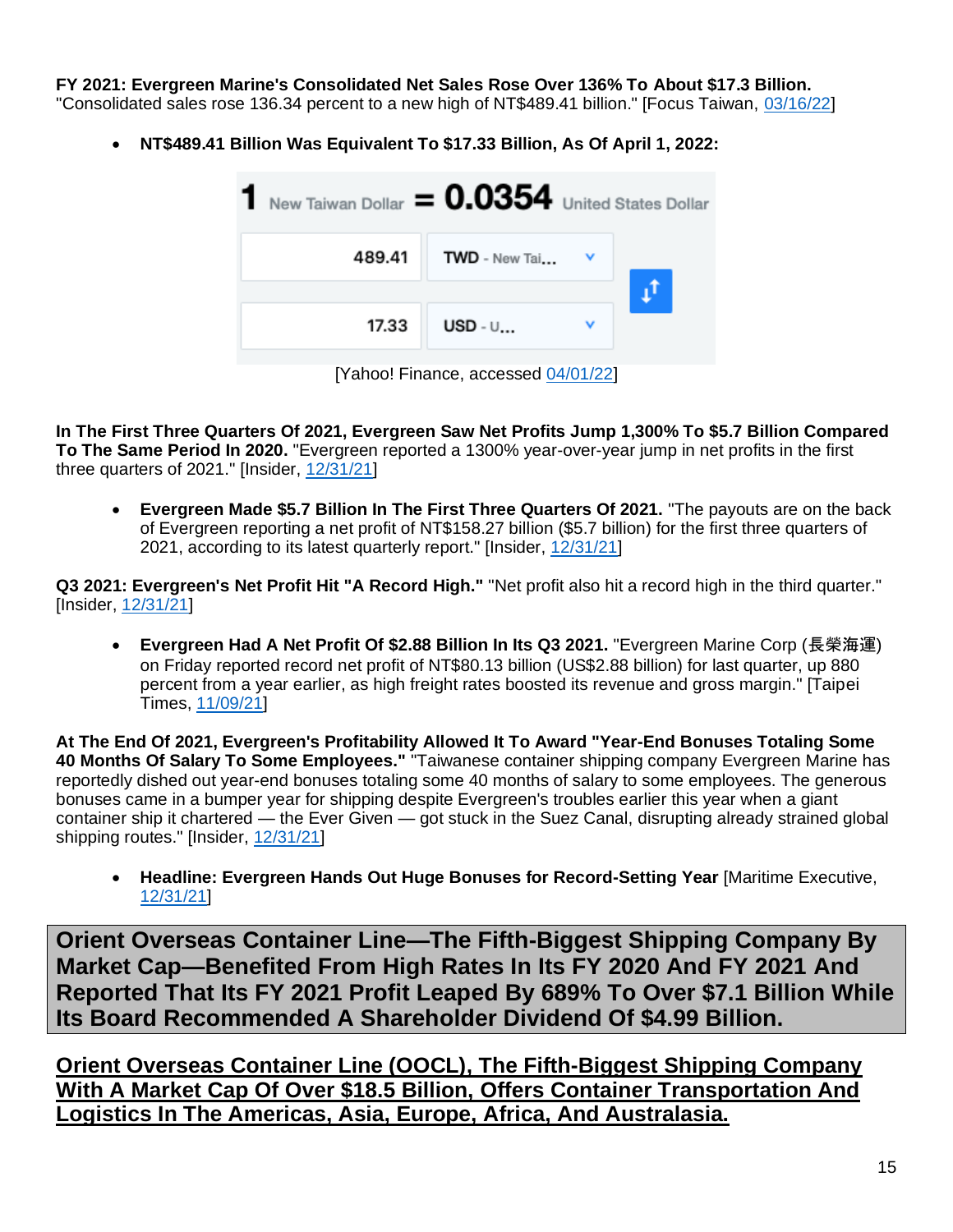**As Of April 1, 2022, Orient Overseas Container Line (OOCL) Was The Fifth-Biggest Container Shipping Company, With A Market Capitalization Of \$18.51 Billion:**

ood. Orient Overseas Container Line 5 0316 HK

\$28.03 4.87%  $\sim$  V \$18.51 B



[CompaniesMarketCap.com, accessed [04/01/22\]](https://companiesmarketcap.com/container-shipping/largest-companies-by-market-cap/)

**OOCL Is "One Of The World's Largest Integrated International Container Transportation And Logistics Companies," Operating In The Americas, Asia, Europe, Africa, And Australasia.** "OOCL is one of the world's largest integrated international container transportation and logistics companies. As one of Hong Kong's most recognized global brands, OOCL provides customers with fully-integrated logistics and containerized transportation services, with a network that encompasses Asia, Europe, the Americas, Africa and Australasia." [Orient Overseas Container Line, accessed [04/04/22\]](https://www.oocl.com/eng/aboutoocl/companyprofile/oocltoday/Pages/default.aspx)

**OOCL Is A Wholly-Owned Subsidiary Of Orient Overseas (International) Limited, Its Holding Company.** "'Orient Overseas Container Line' and 'OOCL' are trade names for transportation provided separately by: Orient Overseas Container Line Limited ('OOCLL') and OOCL (Europe) Limited respectively and both are wholly-owned subsidiaries of Orient Overseas (International) Limited, a public company (0316) listed on the Hong Kong Stock Exchange." [Orient Overseas Container Line, accessed [04/04/22\]](https://www.oocl.com/eng/aboutoocl/companyprofile/oocltoday/Pages/default.aspx)

• **OOCL's Holding Company Is Orient Overseas (International) Limited.** "Hong Kong's Orient Overseas Container Line recorded its highest ever profit, revenue, and liftings last year amid surging freight rates and strong demand, its listed holding company Orient Overseas (International) Limited said Friday." [Journal of Commerce, [03/26/21\]](https://www.joc.com/maritime-news/container-lines/oocl-latest-carrier-post-record-2020-profit_20210326.html)

### **OOCL—Which Saw "Major Increases In Container Freight Rates" In Early 2022 After Seeing Record-Breaking Profit In Its FY 2020 Due To "Surging Freight Rates"—Saw Its FY 2021 Profit Leap By 689% To Over \$7.1 Billion While Its Board Recommended A Shareholder Dividend Of \$4.99 Billion.**

**OOCL Saw "Major Increases In Container Freight Rates" As Of January 2022, After Posting Its "Highest Ever Profit" Amid High Freight Rates In March 2021.** "Orient Overseas Container Line (OOCL) has doubled its yearly revenues on 2020 levels, seeing major increases in container freight rates." [Port Technology, [01/25/22\]](https://www.porttechnology.org/news/oocl-reports-bumper-earnings-as-container-rates-soar/)

• **March 2021: OOCL's Holding Company Orient Overseas (International) Limited Reported "Its Highest Ever Profit, Revenue, And Liftings Last Year Amid Surging Freight Rates."** "Hong Kong's Orient Overseas Container Line recorded its highest ever profit, revenue, and liftings last year amid surging freight rates and strong demand, its listed holding company Orient Overseas (International) Limited said Friday." [Journal of Commerce, [03/26/21\]](https://www.joc.com/maritime-news/container-lines/oocl-latest-carrier-post-record-2020-profit_20210326.html)

#### **FY 2021: OOCL Parent Orient Overseas (International) Limited Saw A Profit Of Over \$7.1 Billion—Over \$6.2 Billion Or 689% More Than Its FY 2020 Profit Of Over \$903 Million:**

| CONSOLIDATED PROFIT AND LOSS ACCOUNT  |                                            |         |
|---------------------------------------|--------------------------------------------|---------|
| For the year ended 31st December 2021 |                                            |         |
| <b>US\$'000</b>                       | 2021                                       | 2020    |
|                                       | $\left[\ldots\right]$                      |         |
| <b>Profit for the year</b>            | 7,128,409                                  | 903.018 |
|                                       | [Orient Overseas Container Line, 03/25/22] |         |

• **OOCL Press Release: Orient Overseas (International) Limited Announces 2021 Full Year Results** [Orient Overseas Container Line, [03/25/22\]](https://www.oocl.com/eng/pressandmedia/pressreleases/2022/Pages/25Mar2022.aspx)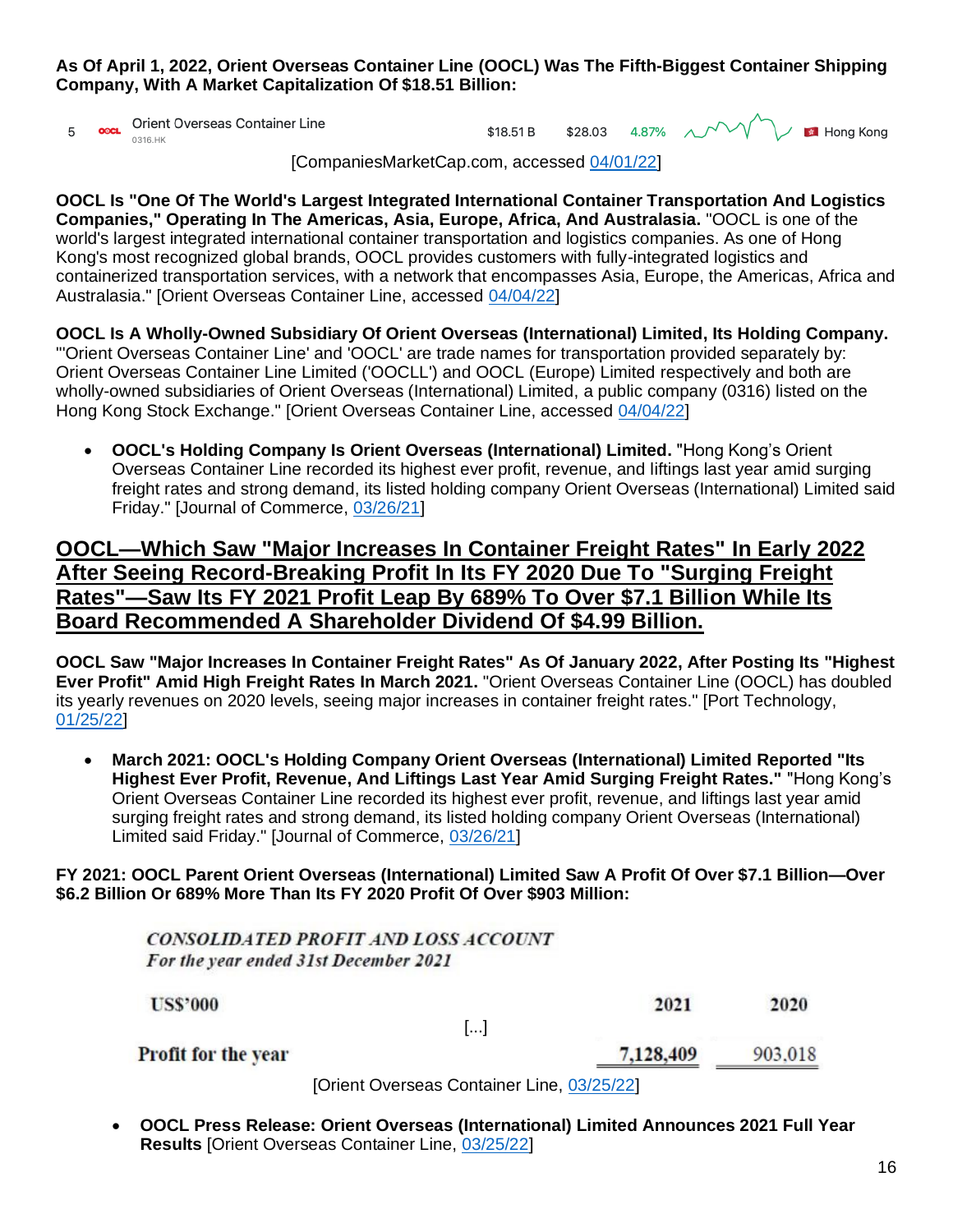• **OOCL Is A Wholly-Owned Subsidiary Of Orient Overseas (International) Limited.** "'Orient Overseas Container Line' and 'OOCL' are trade names for transportation provided separately by: Orient Overseas Container Line Limited ('OOCLL') and OOCL (Europe) Limited respectively and both are wholly-owned subsidiaries of Orient Overseas (International) Limited, a public company (0316) listed on the Hong Kong Stock Exchange." [Orient Overseas Container Line, accessed [04/04/22\]](https://www.oocl.com/eng/aboutoocl/companyprofile/oocltoday/Pages/default.aspx)

**OOCL Parent Orient Overseas (International) Limited Touted The "Highest Ever Revenue, Liftings And Profit Figures For Our Core Container Shipping And Logistics Business"—Which It Said "Surpassed Even The Outstanding Outcome For 2020."** "Our results for 2021, which include the highest ever revenue, liftings and profit figures for our core container shipping and logistics business, surpassed even the outstanding outcome for 2020." [Orient Overseas Container Line, [03/25/22\]](https://www.oocl.com/eng/pressandmedia/pressreleases/2022/Pages/25Mar2022.aspx)

**OOCL Parent Orient Overseas (International) Limited Boasted That Its "Financial Position Remains One Of The Most Robust In The Industry."** "Group financial position remains one of the most robust in the industry." [Orient Overseas Container Line, [03/25/22\]](https://www.oocl.com/eng/pressandmedia/pressreleases/2022/Pages/25Mar2022.aspx)

**OOCL Parent Orient Overseas (International) Limited Recommended A Dividend Of \$4.99 Billion, 70% Of Its FY 2021 Profit.** "Recommended Dividend for Full Year 2021 is 70% of the Profit Attributable to Equity Holders at approximately US\$4,990 million." [Orient Overseas Container Line, [03/25/22\]](https://www.oocl.com/eng/pressandmedia/pressreleases/2022/Pages/25Mar2022.aspx)

• **The Dividend Was Recommended By The Board Of Directors Of OOCL's Parent, Orient Overseas (International) Limited.** "The Board of Directors has recommended that the dividend for full year 2021 is 70% of the Profit Attributable to Equity Holders at approximately US\$4,990 million, with proposed payment of a final dividend of US\$2.61 per ordinary share and a second special dividend of US\$0.69 per ordinary share for 2021." [Orient Overseas Container Line, [03/25/22\]](https://www.oocl.com/eng/pressandmedia/pressreleases/2022/Pages/25Mar2022.aspx)

**Economists Have Warned That The Shipping Industry Is "Stoking Inflation" With Its High Fees And The United Nations (U.N.) Has Warned That It Is Behaving As "'A Loose Oligopoly'" Not Subject To Anti-Competition Rules.**

**While Economists Have Warned That High Freight Costs Are "Stoking Inflation And Clouding The Recovery," Shipping Companies Have Been Called "'A Loose Oligopoly'" By The U.N. As They've Faced Increased Scrutiny For "'Alliances'" Not Subject To Anti-Competition Rules.** 

**Economists Have Warned That High Transportation Prices Were "Stoking Inflation And Clouding The Recovery" From The COVID-19 Pandemic.** "The extended windfall has touched a raw nerve across the political spectrum as economists warn that persistently high transportation prices are stoking inflation and clouding the recovery." [Bloomberg, [01/18/22\]](https://www.bloomberg.com/news/features/2022-01-18/supply-chain-crisis-helped-shipping-companies-reap-150-billion-in-2021?sref=F7j0rXiB)

**An Economist With The Kansas City Federal Reserve Who Has Said That Shipping Rates Will Be A Persistent Inflation Challenge, Found That A 15% Increase In Shipping Costs Resulted In A 0.10 Percentage Point Rise In Core Inflation Within A Year.** "Nicholas Sly, an economist with the Kansas City Fed, has done research that found, in the past, a 15% increase in shipping costs led to a 0.10 percentage point increase in core inflation after one year. Shipping rates, he said, currently are a persistent — rather than temporary or transitory — challenge." [Bloomberg, [01/18/22\]](https://www.bloomberg.com/news/features/2022-01-18/supply-chain-crisis-helped-shipping-companies-reap-150-billion-in-2021?sref=F7j0rXiB)

**The Supply Chain Crisis Has Been "Throwing A Spotlight On The Market Concentration Of Shipping Lines, And Their Legal Immunity From Antitrust Laws."** "The situation is throwing a spotlight on the market concentration of shipping lines, and their legal immunity from antitrust laws." [Bloomberg, [01/18/22\]](https://www.bloomberg.com/news/features/2022-01-18/supply-chain-crisis-helped-shipping-companies-reap-150-billion-in-2021?sref=F7j0rXiB)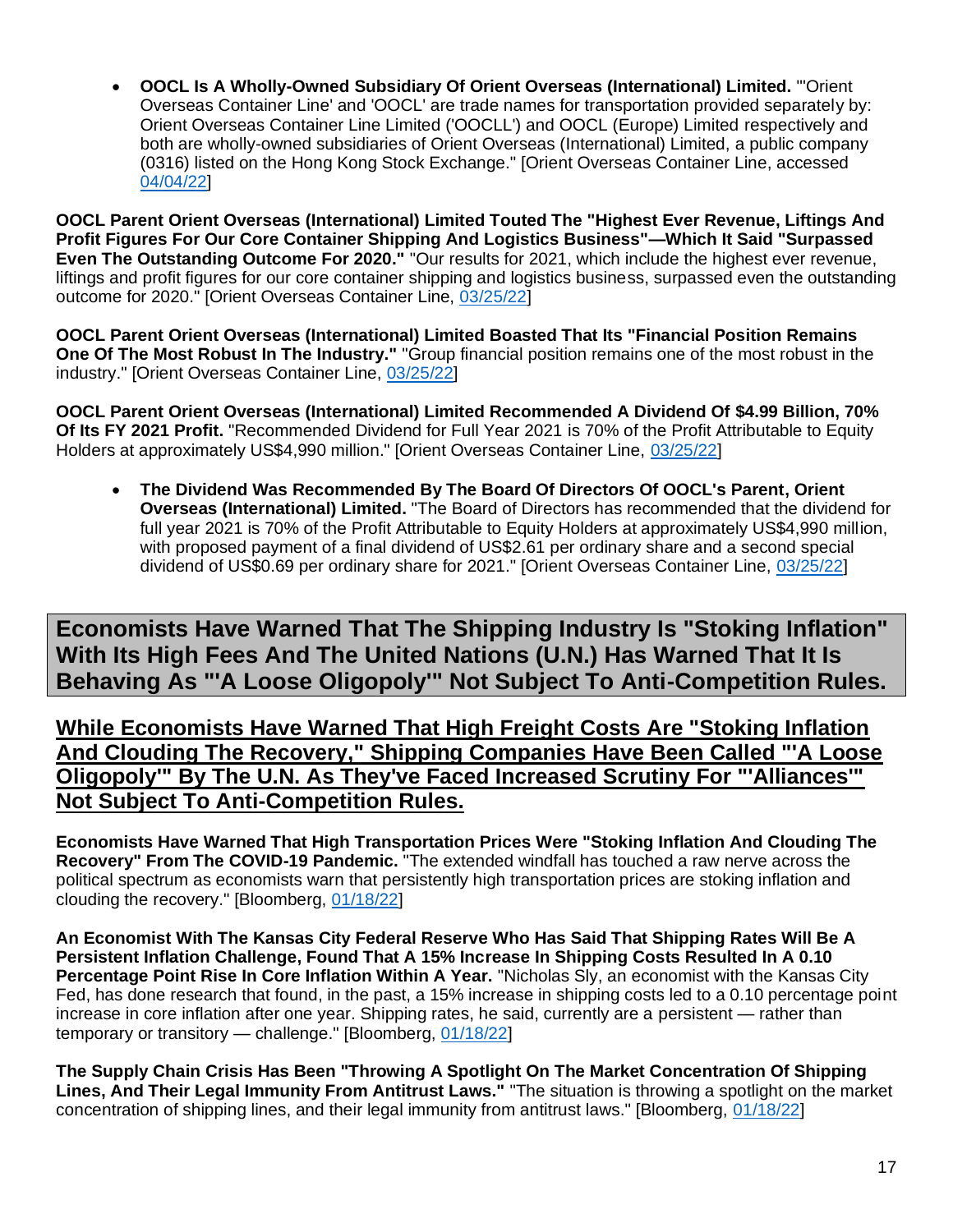**The Shipping Industry Has Been Long Criticized About "Fair Competition," As Well As "Treatment Of Workers And Damage To The Environment."** "But the supply chain woes are bringing attention to an industry that for generations has raised concerns about fair competition, treatment of workers and damage to the environment." [Los Angeles Times, [11/10/21\]](https://www.latimes.com/world-nation/story/2021-11-10/china-global-shipping-supply-chain-crisis)

**Worldwide, Exporters That Rely On Shipping Have Been "Pleading With Regulators To Rein In Ocean-Freight Carriers."** "Faced with forces that are upending traditional business models, shippers around the world are pleading with regulators to rein in ocean-freight carriers." [Bloomberg, [01/18/22\]](https://www.bloomberg.com/news/features/2022-01-18/supply-chain-crisis-helped-shipping-companies-reap-150-billion-in-2021?sref=F7j0rXiB)

• **January 2022: The British International Freight Association Asked The U.K. Government To Probe "'Distorted Market Conditions' Within The Global Container-Shipping Market."** "The latest salvo came Jan. 5 from the British International Freight Association, which called on the U.K. government to investigate 'distorted market conditions' within the global container-shipping market." [Bloomberg, [01/18/22\]](https://www.bloomberg.com/news/features/2022-01-18/supply-chain-crisis-helped-shipping-companies-reap-150-billion-in-2021?sref=F7j0rXiB)

**Nine Of The Ten Biggest Shipping Companies Have "Vessel-Sharing Agreements Called 'Alliances'" That Have "Long Enjoyed Leeway From Anti-Competition Laws."** "While officially competitors, nine of them operate under vessel-sharing agreements called 'alliances' that coordinate schedules and share space on ships. Meanwhile, carriers have long enjoyed leeway from anti-competition laws in most major economies, including in the European Union and in the U.S." [Bloomberg, [01/18/22\]](https://www.bloomberg.com/news/features/2022-01-18/supply-chain-crisis-helped-shipping-companies-reap-150-billion-in-2021?sref=F7j0rXiB)

• **In The U.S., Shipping Carriers Have Been Exempted From Antitrust Laws Since 1916, When Modern Shipping Laws Were First Established, But They Are Required To Report Pricing Agreements.** "Modern American shipping laws date to 1916, an era when bulk goods were loaded on ships by net and crane. At the time, the U.S. government was concerned that foreign carriers and pricing monopolies threatened to disadvantage American businesses and undermine a nascent domestic commercial fleet. In response, Congress exempted carriers from antitrust laws, but required them to report any pricing agreements to regulators." [Bloomberg, [01/18/22\]](https://www.bloomberg.com/news/features/2022-01-18/supply-chain-crisis-helped-shipping-companies-reap-150-billion-in-2021?sref=F7j0rXiB)

**Shipping Carriers' "'Alliances'" Have Been Likened To "'A Loose Oligopoly'" By The UN Agency Responsible For Maritime Trade.** "In 2013 carriers began forming alliances to collectively allocate cargo space and organize sailing schedules, much like airlines use them to book passengers on each other's flights, allowing travel on multiple carriers with one itinerary. By 2018, the UN agency that monitors maritime trade described it as 'a market structure that is more representative of a loose oligopoly.'" [Bloomberg, [01/18/22\]](https://www.bloomberg.com/news/features/2022-01-18/supply-chain-crisis-helped-shipping-companies-reap-150-billion-in-2021?sref=F7j0rXiB)

**The Shipping Industry Has Claimed That High Freight Rates Are A Temporary Market Imbalance While Blaming Land Transportation For Supply Chain Issues.** "Carriers insist the high prices are an anomalous spike born of pandemic-sparked imbalances in supply and demand that will naturally resolve. John Butler, chief executive officer of the World Shipping Council, a group representing the container lines, defended the alliances as arrangements that make the whole system work more efficiently. The council points to strongthan-normal consumer demand in the U.S., and Butler blames many of today's disruptions on problems with land transportation." [Bloomberg, [01/18/22\]](https://www.bloomberg.com/news/features/2022-01-18/supply-chain-crisis-helped-shipping-companies-reap-150-billion-in-2021?sref=F7j0rXiB)

**March 2022: President Biden Announced A Set Of Initiatives To "Ramp Up Regulatory Oversight Of The Container Shipping Industry," While Calling Out Global Shipping Alliances 2M, Ocean Alliance, And THE Alliance For Reaping Soaring Profits While Contributing To Port Congestion.** 

**In March 2022, President Biden Announced A Set Of Initiatives To "Ramp Up Regulatory Oversight Of The Container Shipping Industry," Including A Joint Initiative Between The Federal Maritime Commission And The Department Of Justice And New Audit Program, While Calling On Congress To Pass Antitrust Immunity Reforms.**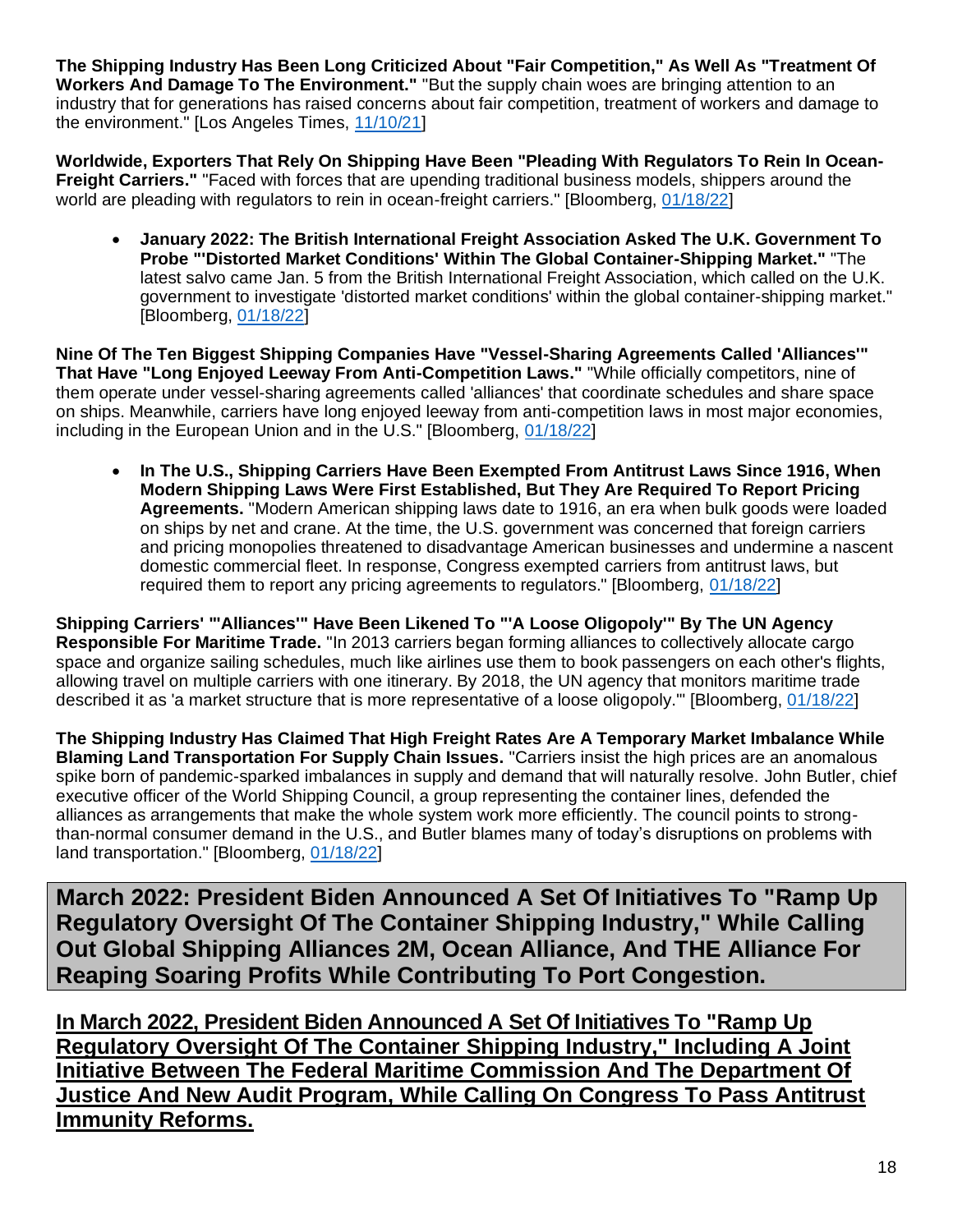**March 2022: President Biden Announced A Set Of Initiatives That Will "Ramp Up Regulatory Oversight Of The Container Shipping Industry," Whose Capacity-Sharing Alliances Among Large Shipping Companies Have Contributed To Consumer Price Inflation.** "President Biden announced March 1 new initiatives that will ramp up regulatory oversight of the container shipping industry, calling it a contributor to consumer price inflation through the use of capacity-sharing alliances among the major shipowners." [S&P Global, [03/02/22\]](https://www.spglobal.com/commodity-insights/en/market-insights/latest-news/shipping/030222-president-biden-targets-container-shipping-alliances-in-state-of-the-union-address#:~:text=President%20Biden%20announced%20March%201,alliances%20among%20the%20major%20shipowners.)

**The Federal Maritime Commission (FMC) And Department Of Justice (DOJ) Announced A Joint Initiative To "Promote Competition In The Ocean Freight Transportation System," With The DOJ Providing The FMC Resources To Enforce Violations Of The Shipping Act And The FMC Providing The DOJ Maritime Industry Expertise.** "Today, the FMC and the Department of Justice (DOJ) are [announcing](https://www.justice.gov/opa/pr/justice-department-and-federal-maritime-commission-reaffirm-and-strengthen-partnership) a new joint initiative to promote competition in the ocean freight transportation system. Under the new initiative, DOJ will provide the FMC with the support of attorneys and economists from the Antitrust Division for enforcement of violations of the Shipping Act and related laws. The FMC will provide the Antitrust Division with support and maritime industry expertise for Sherman Act and Clayton Act enforcement actions. The agencies' announcement explains that competition in the maritime industry is integral to lowering prices, improving quality of service, and strengthening the resilience of supply chains." [The White House, [02/28/22\]](https://www.whitehouse.gov/briefing-room/statements-releases/2022/02/28/fact-sheet-lowering-prices-and-leveling-the-playing-field-in-ocean-shipping/)

**The FMC, In Its Promise To Ramp Up Oversight, Established A New Audit Program To Address Complaints That Led To 42 Cases Being Investigated And Launched A Data Initiative To "Identify Data Constraints That Are Adding To Supply Chain Congestion."** "The FMC will continue ramping up oversight of the global ocean shipping industry. Since last summer, the FMC has established a new audit program backed by an audit team to address complaints about carriers charging unfair fees, demanded justification from the carriers about their fees, launched 42 cases investigating port congestion charges, and took steps to address barriers to filing complaints at the FMC and to prevent retaliation against complainants. It also launched a new data initiative to identify data constraints that are adding to supply chain congestion. This month, the FMC also sought comments on reforms to how carriers charge shippers fees." [The White House, [02/28/22\]](https://www.whitehouse.gov/briefing-room/statements-releases/2022/02/28/fact-sheet-lowering-prices-and-leveling-the-playing-field-in-ocean-shipping/)

**The President All Called On Congress To Pass Reforms To Address The Current Antitrust Immunity For Ocean Shipping Alliances.** "In addition to the important administrative actions announced today, the President believes Congress should provide additional tools for the Administration to address problems in the ocean shipping industry. The President is encouraged by action in both Houses of Congress to address these problems. He is calling on Congress to also address the immunity of alliance agreements from antitrust scrutiny under current law." [The White House, [02/28/22\]](https://www.whitehouse.gov/briefing-room/statements-releases/2022/02/28/fact-sheet-lowering-prices-and-leveling-the-playing-field-in-ocean-shipping/)

### **The White House Specifically Called Out Global Shipping Alliances: 2M, Ocean Alliance, And THE Alliance, Which Control 80% Of Global Container Ship Capacity, Have Raised Prices By 1,000%, And Saw "Elevated Profits And Soaring Profit Margins" While Directly Contributing To Port Congestion.**

**The White House Called Out Three Global Alliances – 2M, Oceans Alliance, And THE Alliance – That Control Almost All Of Ocean Freight Shipping, Which Threatens "'National Security And Economic Competitiveness.'"** "'Three global alliances, made up entirely of foreign companies, control almost all of ocean freight shipping, giving them power to raise prices for American businesses and consumers, while threatening our national security and economic competitiveness,' the statement from the White House said. The three container shipping alliances, 2M, Oceans Alliance, and THE Alliance, were formed in 2017 to share space on ships as a means of controlling oversupply that diminished profits for many years, threatening some carriers with bankruptcy. Among the members and partners of the three alliances are all 10 of the largest shipping firms in the world, including Geneva-based MSC, Copenhagen-based A.P. Moller-Maersk, and Marseille-based CMA CGM." [S&P Global, [03/02/22\]](https://www.spglobal.com/commodity-insights/en/market-insights/latest-news/shipping/030222-president-biden-targets-container-shipping-alliances-in-state-of-the-union-address#:~:text=President%20Biden%20announced%20March%201,alliances%20among%20the%20major%20shipowners.)

**A Group Of Ocean Freight Companies Have Formed Global Alliances That "Now Control 80% Of Global Container Ship Capacity."** "Most traded goods—everything from the housewares you buy online to the agricultural products American farmers market overseas—are transported by ocean freight companies. These companies have formed global alliances—groups of ocean carrier companies that work together—that now